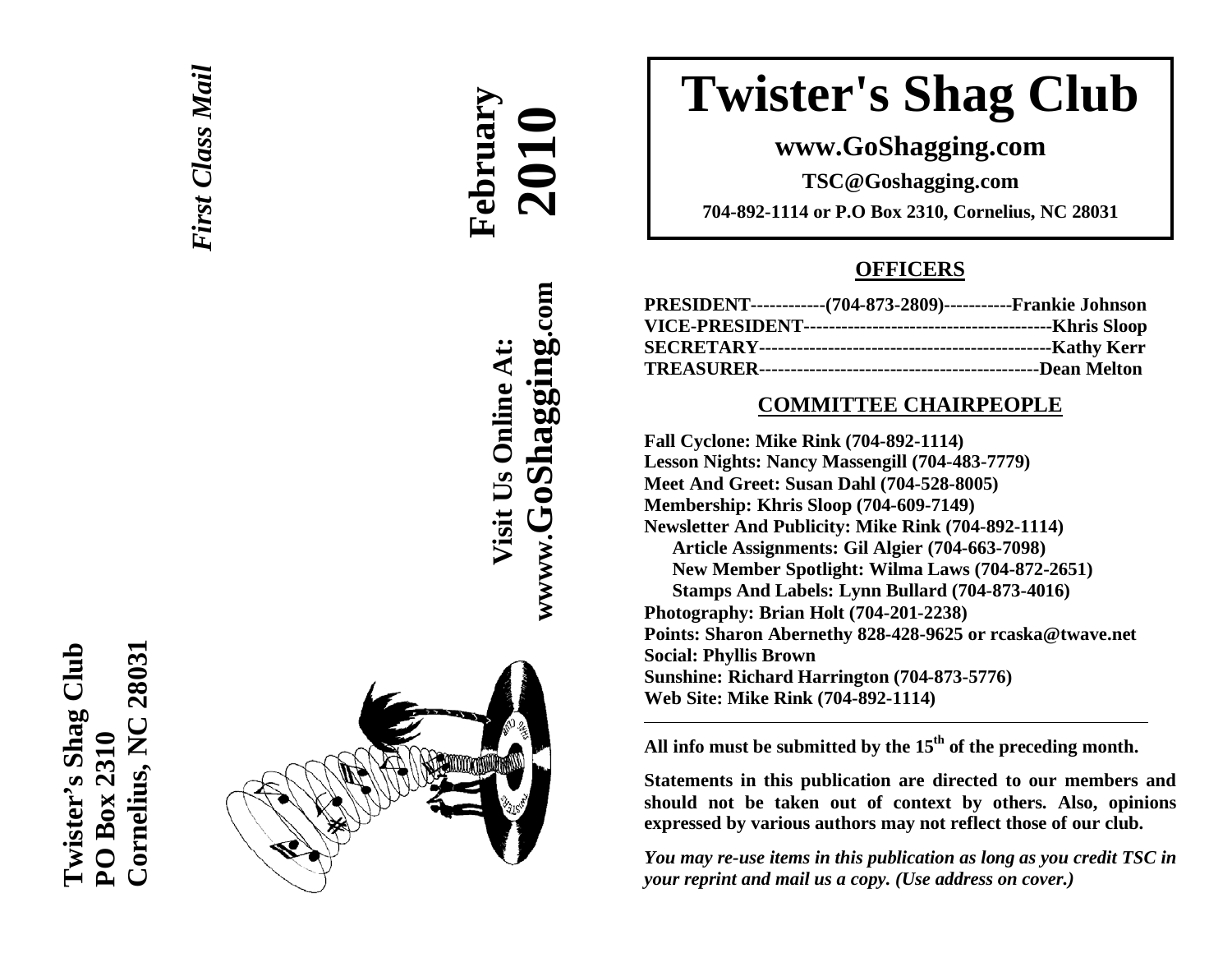## **The President's Letter**

Hello Fun Bunch,

I hope everyone that made it to the beach for Mid-Winter had a great time. Yes, it was a little cold and we did have some rain but it was hot, hot, hot on the dance floors. It was good to see old friends and make new ones. We met a couple of fantastic dancers from New York. Meeting new people is one of the great advantages of being part of the shag community.

Good News - During the Mid Winter ACSC meeting, the SOS Charitable Foundation donated \$10,000 to the American Red Cross Haiti Relief Fund.

Bad News – After 29 years, Studebaker's in Myrtle Beach closed their doors! The National Shag Championship has been held at Studebaker's for many years. Some of the best shaggers ever born danced their way across the black and white checkered floor. It's sad to see another landmark go.

Are you ready for February? We have a lot going on this month. We will be electing officers at our February 2 meeting. The Nominating Committee has been busy preparing a slate of officers. Please make sure you make this meeting in order to vote. It's also the last meeting of the club year. Your membership renewal form is in this issue. Fill it out and get it back to us as soon as possible.

We will be wearing our TSC "dress shirts" at the Workshop party and this club meeting will be the last opportunity for you to order your shirt. We're offering a special deal! Come verify your size.

All you football fans get ready. February 7 is our Super Bowl Party hosted by Bob and Barb Cella. There is a separate article in this edition about the big party. Don't miss it.

Just a reminder that February 14 is Valentine's Day. Don't forget to tell the one you love how special they are to you.

On February 21 we will have a special meeting at 5pm at Fat Boys to receive our final instructions and work slots for the ACSC Winter Workshop and Fall Cyclone Too. Then the big day arrives.

On February 26 we have the opportunity to host a fantastic weekend for the Association of Carolina Shag Clubs (ACSC) Officers, the SOS Officers, the representatives from all one-hundred plus shag clubs plus hundreds of other shaggers that just love to party. If you have never met the ACSC and SOS officers, this is your opportunity to meet the people who work very hard to keep this dance and SOS alive. Please take the time to meet them.

Stay warm and I'll see ya on the dance floor.

Frankie

**Buy your SOS Membership Card from TSC and save. You will need a new 2010 Membership Card for Mid-Winter as well as both SOS events.** 

**SOS Membership Cards are also good for discounts at some area businesses throughout the year. Use them whenever you are at the beach!** 

**TSC members save \$10 on their cards and can save \$5 on memberships bought for non-members.** 

## **Club Meeting And Membership News**

Our monthly meeting will be held on Tuesday, February  $2<sup>nd</sup>$  at Fat Boys Restaurant (I-77, exit 36) in Mooresville. Come early to socialize and eat. The business meeting begins at 8:00pm. Jim and Beverly Forrester have submitted applications. Come meet them!

The treasure chest may be waiting for you if your name is called, too! Don't miss out on your chance to win cash.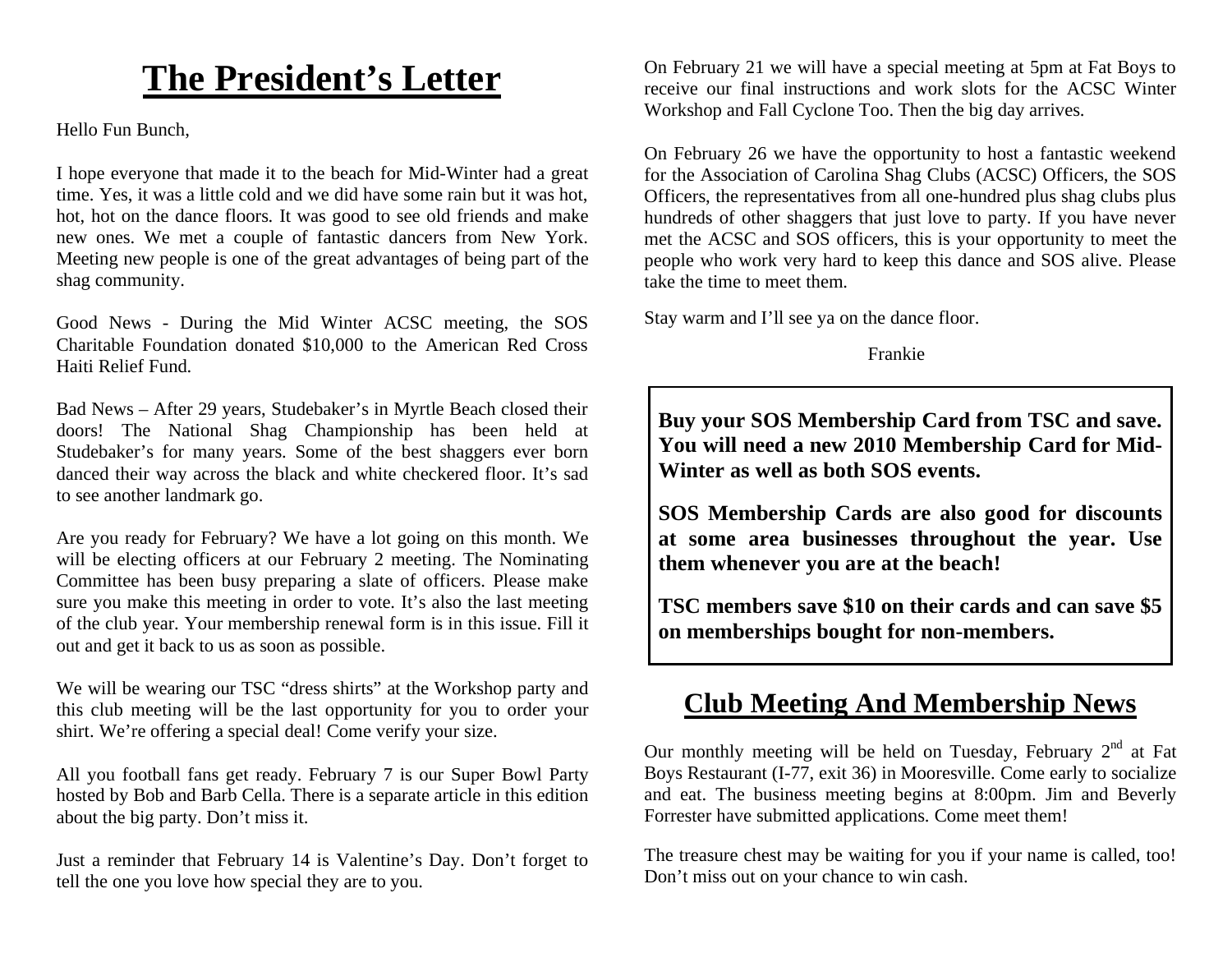## **Very Important Info For All Members**

On February 26-28 TSC gets a *once every five years* opportunity to host the other 100 local shag clubs at the ACSC Winter Workshop.

**Member tickets will be \$40 to this party. BUT, instead of T-shirts, all members will get a dress shirt (worth about that much) for doing their part at this party. At our shag club meeting on Tuesday, February 2nd we will finalize orders for red TSC long sleeve dress shirts. But you MUST be there on Tuesday night to see the shirts and pick your size. If for ANY reason you cannot be there, please call Frances Smith before the meeting as we will be ordering shirts the next day. You can get Frances at 704-662-9864 (H) or 704-677-5221 (C).** 

After review of the work schedule for our last party, and considering the additional things we are doing at this party (Saturday meeting, lake cruise, etc.) we need to move some manpower around and fill in some other slots. If your name is listed here, please see Sharon about one of your time slots.

| Georgia Abernethy | Jim Horton                | Krista Ozga         |
|-------------------|---------------------------|---------------------|
| Ed Alexander      | Georgia Howell            | Sal Prizzi          |
| Phyllis Brown     | <b>Wayland Massengill</b> | <b>Eddie Teeter</b> |
| Ray Clark         | Lisa McGinnis             | Libby Teeter        |
| Sandra Holmes     | <b>Jimmy Melton</b>       | Marilyn Wagner      |
| Ann Horton        | Dave Ozga                 | Chuck Willingham    |
| Robert Wagner     |                           |                     |

#### **Finally, if for any reason you can't work the slots you filled at the Fall Cyclone, we need to know IMMEDIATELY. Thanks!**

This party will be TSC's chance to shine in front of the officers of all the other clubs (they are required to attend) and other VIP's in the shag world. It is a very important representation of what we are all about, and how we do our annual Fall Cyclone Party.

Are you excited? You should be. This is an awesome opportunity for our group to have fun, make a little money, and impress our guests so that they will want to come back year after year.



When: Sunday Feb.  $7<sup>th</sup>$ , starting at 4pm Where: Barbara & Bob Cella's house Phone: 704-662-8123 Alt Phone: 704-609-5539 (Gil's cell)

We have white chicken chili and taco soup.

Bring your own beverage of choice and a covered dish, or snack, desert, appetizer etc. to share. Please call in advance if you need an idea of what to bring, or what others are already bringing.

Bring a few dollar bills to enter the football pool, too.

More details will be provided at our February meeting.

Directions to 170 Ringneck Trail, Mooresville, NC

From I-77 take exit 33 (or exit 36) and go WEST toward the lake on Williamson Road. Then turn onto Brawley School Road also heading out toward the lake. Turn LEFT onto Canvasback (at the 2nd red light). Go approximately one mile and turn LEFT onto Broadbill (the 2nd entrance to Woodland Hills). Go to top of hill (about 400 yards) and make a right on Ringneck Trail. Proceed to the Cella residence. Will have a sign at end of driveway.

**Thought For Today: A person who can't lead and won't follow makes an effective roadblock.**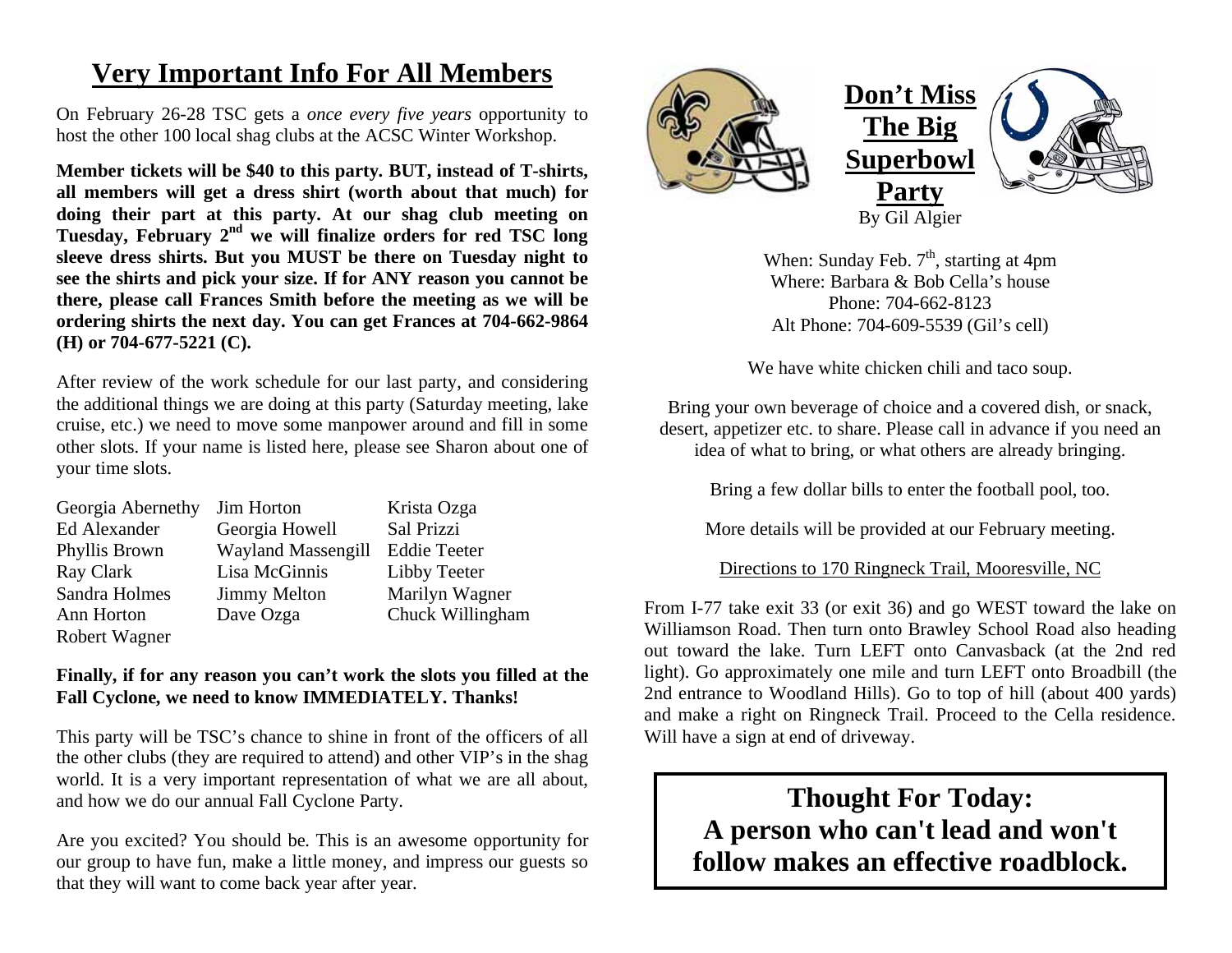## **Shag Club Appreciation Party**

Anytime Twister's Shag Club is involved in something, you know it is probably going to be big… and *this* is going to be big!

**On Saturday, February 13th Lynn's Speakeasy will host a Shag Club Appreciation Party in honor of Twister's Shag Club.** This will be an awesome event the Lynn's is doing just for us.

The party will start at 6pm. Everyone is invited, but our club members will be treated like royalty. For TSC members (only) there will be no cover charge! There will be free hotdogs and plenty of munchie food. There's also going to be some other goodies for us like free shooters or ??? Mike Brantley will DJ.

It's been a while since all of The Fun Bunch has been able to get out and party and have some fun together. We got going at the New Year's Eve Party, but some of our members were out of town or unable to come. Now, we can all get together and have a big time before we host that outstanding Cyclone Too event.

This party is the day before Valentines Day, so let's make this a combination Club Appreciation and Valentines Party. It will be a blast. Come celebrate and have fun with friends.

Want to make the day even more special? Great plan! The Sleep Inn is about a block away (walking distance?). Mention Lynn's Speakeasy and they will give you a special \$59.99 rate. The address is 701 Yorkmont, Charlotte, NC, US, 28217. The phone number is (704) 525- 5005.

Some of us are planning to go on down in the afternoon and get a kick start to the evening's party. Join us! We will have some more details for you by meeting night.

Lynn's is very easy to find. It is located at 4819 South Tryon Street, Charlotte, NC 28217-2403. The phone number is (704) 527-3064. To get there from our area, just go North on I-77 to Exit 6B (S Tryon St/NC 49). Turn Right. Go about 2/10 of a mile and make a U-Turn at the light. Then, Lynns will be on your right.

## **Election Of 2010 Officers**

By Kathy Thompson

As everyone is aware, Twister's Shag Club is known as "The Fun Bunch". We are proud to be a social club that is based on shagging and having fun. We all know this can only be accomplished by having officers that can help make this happen.

The Nominating Committee worked very hard this year with a complete dedication to choosing the best possible candidates for 2010. Twister's Shag Club is about to begin our twentieth year. That's a milestone for our club. We will also be hosting our  $20<sup>th</sup>$  Annual Fall Cyclone this November.

The roll the nominating committee takes on to prepare for the nominating of officers is a very time consuming and well thought out process. The first step is to make a list of all members of the club. Everyone has a chance to be considered. The next step is to determine which of our members are qualified. (Bylaws say you have to have come to at least six meetings in the previous year.) The Committee understands we have members that have recently had other commitments come up in their life, family illness, job workload, and other reasons and can't serve as officers at this time. But they do what they can for TSC and that is greatly appreciated.

Next the Committee documents various qualifications and abilities of each person. (We are lucky. There were many good people in our club.) The final part of the process is to select the top candidates, and narrow down the list. Then the Committee calls individuals to make sure they are willing to serve on the Board. Many hours later, the work is finally done.

As your Nominating Committee Chairperson, I am proud to announce the following slate for 2010:

President – Khris Sloop Secretary – Kathy Thompson Vice President – Mike Rink Treasurer – Dean Melton

Each of these individuals has promised to make this a very special and fun year for you and for our club.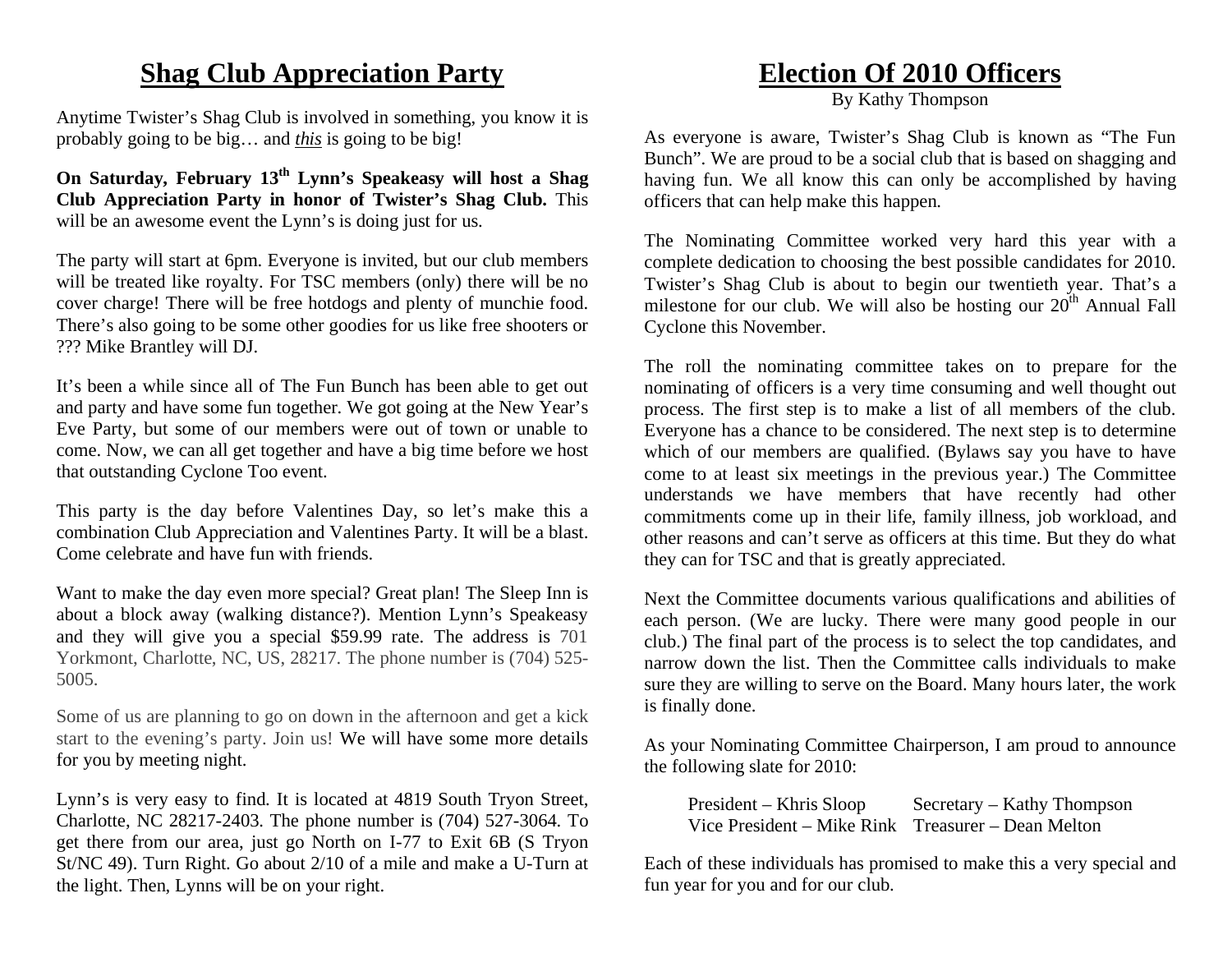|                                                                                                                                                                                                                                                                                                                                                                                                                                 |                                                               |                                                                                                                              | The 2010 ACSC Winter Workshop<br><b>And Fall Cyclone Too Party</b><br>Hosted By Twister's Shag Club February 26-28, 2010<br>At The Old Mooresville, NC Skating Rink (Great Hardwood Floor)                                                                                                                                                                                                                                                                                                                    |
|---------------------------------------------------------------------------------------------------------------------------------------------------------------------------------------------------------------------------------------------------------------------------------------------------------------------------------------------------------------------------------------------------------------------------------|---------------------------------------------------------------|------------------------------------------------------------------------------------------------------------------------------|---------------------------------------------------------------------------------------------------------------------------------------------------------------------------------------------------------------------------------------------------------------------------------------------------------------------------------------------------------------------------------------------------------------------------------------------------------------------------------------------------------------|
|                                                                                                                                                                                                                                                                                                                                                                                                                                 |                                                               |                                                                                                                              | DJ's FRI Judy Collins & Butch Metcalf SAT Roger Holcomb & Wilkie Whaley<br>Fast Eddie Thompson & Farrell Watts AND THEN Mike Rink & Clyde Waller<br>On Sunday Morning We'll Have $\star$ THE EMBERS $\star$ Plus DJ's Frank Price + Eddie Teeter<br>SPECIAL PERFORMANCE BY THE NATIONAL SHAG DANCE CHAMPIONSHIP TEAM                                                                                                                                                                                          |
|                                                                                                                                                                                                                                                                                                                                                                                                                                 |                                                               |                                                                                                                              | FREE shag workshops by Ellen Taylor, and then Jason and Holly Cagle                                                                                                                                                                                                                                                                                                                                                                                                                                           |
|                                                                                                                                                                                                                                                                                                                                                                                                                                 |                                                               |                                                                                                                              | <b>FREE</b> non-stop adult beverages all three days <b>FREE</b> huge buffet Saturday 5:30-7:00pm<br><b>FREE</b> munchies, plus nightly pastries & coffee <b>FREE</b> full, hot breakfast Sunday morning<br>We will also serve a hotdog lunch on Saturday in exchange for donations to help junior shaggers.                                                                                                                                                                                                   |
|                                                                                                                                                                                                                                                                                                                                                                                                                                 |                                                               |                                                                                                                              | Party Hours: Friday 8pm-1am, Saturday 10:30am-1am (workshops at 11 and 12), Sunday 9:30am-2pm                                                                                                                                                                                                                                                                                                                                                                                                                 |
|                                                                                                                                                                                                                                                                                                                                                                                                                                 |                                                               |                                                                                                                              | E-mail: CycloneToo@GoShagging.com 24 Hour Information Hotline: 704-892-9044<br>For much more information about this party, please visit www.GoShagging.com                                                                                                                                                                                                                                                                                                                                                    |
| (#1) Hampton Inn & Suites*<br>$(#2)$ Wingate Inn<br>(#3) Holiday Inn Express & Suites<br>(#4) Fairfield Inn (Smoke-Free)<br>(#5) Sleep Inn & Suites<br>(#6) Ramada Limited<br>$(17)$ Super 8<br>(#8) Days Inn<br><b>NOTE 1:</b> The <b>ONLY</b> way to get a shuttle pass or a room<br>in our block (and these discounts) is to PHONE the hotels<br>and mention <i>The Shag Party</i> when making your reservation.<br>Name(s): | \$104<br>\$87<br>\$84<br>\$84<br>\$74<br>\$69<br>\$59<br>\$64 | 704-660-7700<br>704-664-4900<br>704-662-6900<br>704-663-6100<br>704-799-7070<br>704-664-6556<br>704-662-6188<br>704-664-6100 | North<br>$\sqrt{2}$<br>- 1 Mile —<br>71<br>- Hwy 150 -<br>5<br>$4 \, 3$<br>Rink<br>ا ديگري<br>جا<br>This map is not to scale!<br>All motels are about equal<br>distance from the party.<br>South<br><b>NOTE 2:</b> Any reservation cancelled less than 14 DAYS in advance will result in a one-night charge!<br>Don't drink & drive! Shuttle buses make non-stop trips to and from the rink Friday and Saturday.<br>PLEASE PRINT (\$70 Each If Postmarked By 1/30/10. Then \$75.) HURRY Only 900 Tickets Sold |
| Address:<br>City/State/Zip: _____                                                                                                                                                                                                                                                                                                                                                                                               |                                                               |                                                                                                                              | <b>Primary</b><br>Shag Club:                                                                                                                                                                                                                                                                                                                                                                                                                                                                                  |
| Phone:                                                                                                                                                                                                                                                                                                                                                                                                                          | __ Full E-mail: _                                             |                                                                                                                              | PLEASE list all this information on the back for anyone who does not live with you! Checks should be made to TSC.<br>Include a self-addressed stamped envelope or \$1. TSC, PO Box 2310, Cornelius NC 28031                                                                                                                                                                                                                                                                                                   |
|                                                                                                                                                                                                                                                                                                                                                                                                                                 |                                                               |                                                                                                                              | Special Offer: Take a two-hour tour of beautiful Lake Norman on an enclosed yacht Saturday at 2pm (after<br>the ACSC meeting). You will pass by various unique attractions. Cash bar on board. Transportation provided to                                                                                                                                                                                                                                                                                     |

**THIS IS THE EVENT EVERYONE IS TALKING ABOUT!** 

### **Dance Lesson Tapes**

Did you know there are some VHS dance lesson tapes available for loan from TSC? We currently have:

- Shag Dance Technique as taught by Ellen Taylor Technique to Enhance Style and Smoothness From Basics to Individual Lead Patterns, which can be transformed into mirror patterns.
- Learn to Dance The Carolina Shag with Sam and Lisa West Carolina Shag for Beginners includes instruction for basic, female turn, male turn, half turn, start, pivot, belly roll and connection.
- Learn to Dance The Carolina Shag with Sam and Lisa West Lead and Follow Intermediate and Social Patterns includes over 20 lead and follow patterns, emphasis on connection and proper lead and follow techniques. Great patterns for the Social Dance Floor presented in five combinations.

To borrow any of these, please contact Nancy Massengill at 704-483- 7779 or Nancyandwayland@gmail.com.

*Please note there are several tapes that have been missing for a long time (possibly a year or longer). If you have one of them, please return them ASAP so others can enjoy viewing them.* 

#### **You Will Have Fun, Too!** By Iris Binder

Lessons are in full swing for the new year! Now, keep that New Year's Resolution to get out and about.

Make new friends and have Fun. Help new students learn to shag or polish your own steps.

Whether you are a beginner or an "Old China Hand" you'll find the instructors are more than willing to help you "kick it up a notch."

Join us Tuesday nights. Come see what happening!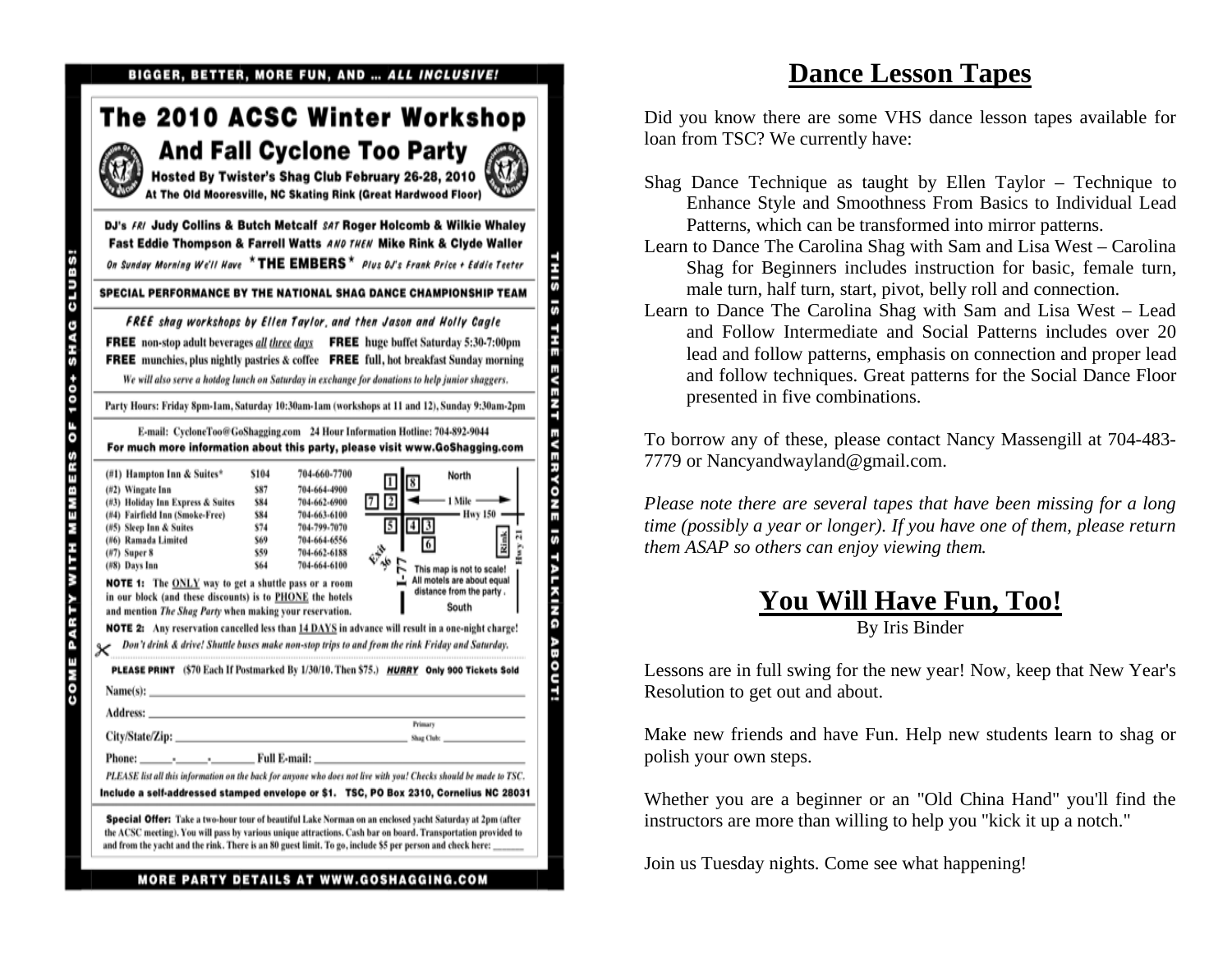## **Happy New Year To All**

By Helon Page

Hey, Gang! Did we forevermore throw down, or what?

The NYE party began with checking in (as usual) and receiving one of those little 'neon thingies' to wear on the arm. Did you think they were a necessary item of the evening's attire (like, to let you back in if you had to go out in the cold for something… brrr)? Wrong! They were to give you light to pour your beverage into that glass with the lil' hole in the bottom. (What???) Well, you must admit they did add to the evening's gaiety.

Clyde… man, you da' man. Sweet beach music flowed all night and kept the dance floor H-O-T. There were a lot of papas in the spotlight with the hoochie mamas struttin' their stuff, too! Everybody did party down! Somehow, I managed to miss all but the absolute end of the evening's entertainment performed by "Kathy & Krew". I never did figure it out… Oh well, that's what's known as not bein' in the right place at the right time, I guess.

Hopefully, you didn't miss it! I'm sure it was a hoot! I'm told there was some crazy woman runnin' around takin' pics who was accused of mild tipsiness, although I know for a fact there was no truth in that… (A verbal defense is always appropriate, you know.)

What a spread you guys provided! You outdid yourselves. And the two fountains seemed to be big hits. The mimosa was wonderful (slurp) and the chocolate… oh my… indescribable (yum, yum)! Some were overheard sayin' they didn't have adequate time to dance. They were too busy eatin'. Oh well, ya' just have to set your priorities!

With the champagne poured, the hats and tiaras donned, and noisemakers sounding, the countdown began in sync with the revelers in Times Square. " $10 - 9 - 8$  ... Happy New Year"!

At the drop of the ball gulps of champagne, loud noisemakers, and well-wishing greetings could be heard throughout!

Following the Grande Finale, a 'much-needed by many' (know what I mean?) full breakfast was provided. We had the works, includin' biscuits! Um, quite an appreciated touch for the drive home, wouldn't you say?

What a spectacular event to end the old and celebrate the new!

I just know this is gonna' be a great year. Hey, Fun Bunch… we gotta' lotta' partyin' to do!

## **More Fun With The Fun Bunch!**

By Susan Dahl

What a great Cyclone... sold out. Now we are looking forward to ACSC Workshop & Fall Cyclone, Too. We don't even mind the work, as we laugh and have a good time.

New Year's Eve Party was a blast as usual with a couple of added treats. The mimosa fountain and the chocolate fountain. Thanks to everyone who brought appetizers or snacks.

A special "Thanks" to everyone on the committee who helped Malcolm and myself with all the work, setting up and cleaning up. Moving the pool tables out of the way was an experience in itself. But thanks go to Mike who guided us with the dollies and hand trucks.

Clyde kept everyone dancing and having fun, playing his tunes.

Mid-Winter was different, but good. I am running out of single girlfriends to stay with, but had a good time with Beverly who invited me to stay with her. Our Tea Party is always fun, and got to dance a lot.

Congrats' to Donna and David on their engagement. Congrats' also go to Gil and Lyn on their engagement.

Have a great time at whatever event you attend next!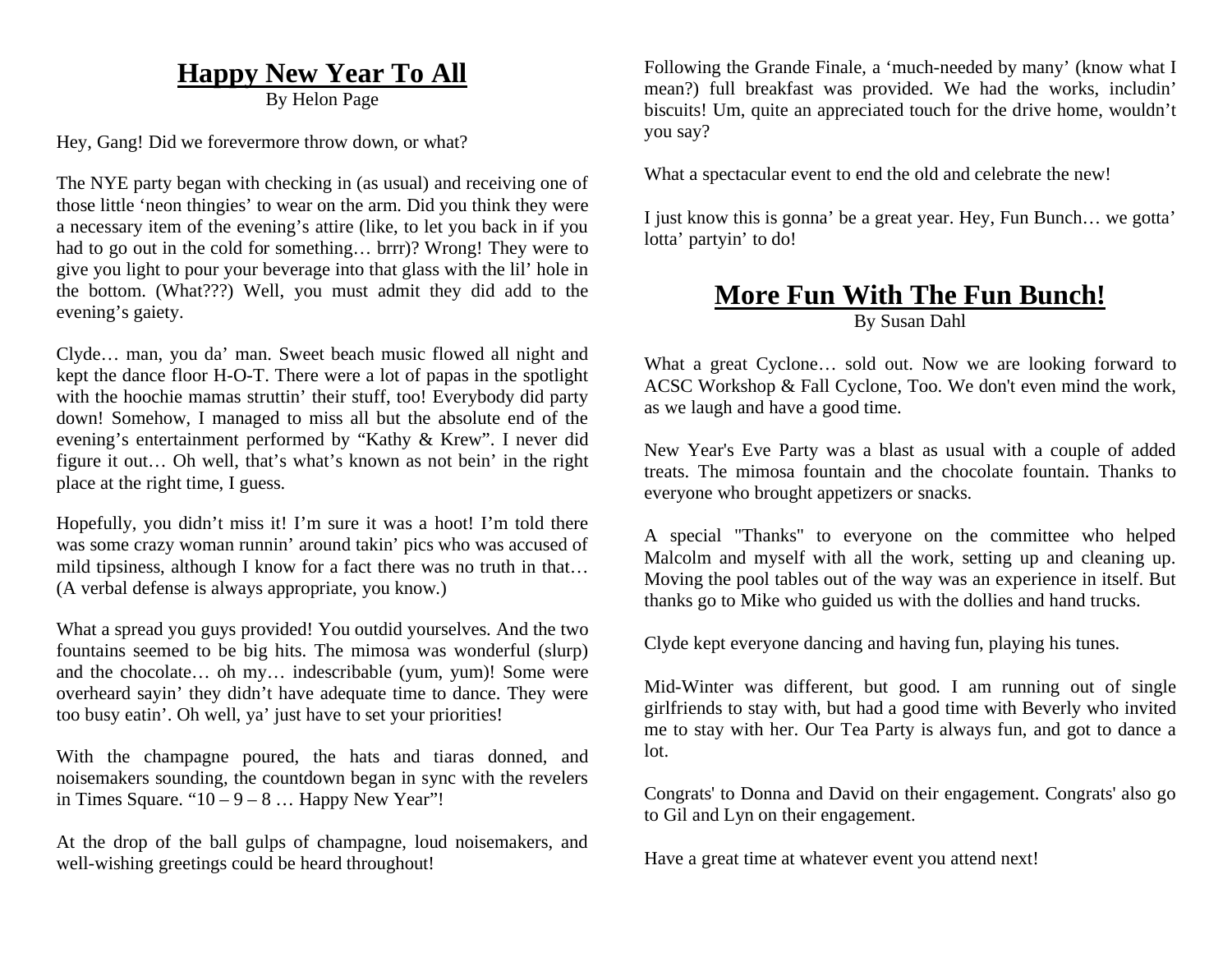## **New Year's Eve**

By Ann Horton

We partied hardy at the FX club! And we had a large time with a bunch of our favorite people! Last year when we got a hotel room, Jim just fell onto the bed fully clothed and stayed that way until the morning. So this time I decided to save the bucks and be the designated driver. It was rather entertaining to watch my friends get progressively plastered as the night wore on. Amazingly enough, all our Jello shooters got gone!

The refreshment table was absolutely awesome! The wonderful volunteers who put that all together are to be totally commended! I personally can't thank them enough! The breakfast was so much better than last year! And the joy of cramming 15 people into a booth for six was just fun.

When we got back to Statesville, I didn't have to leave Jim in the car after all! He was able to pull himself into the house! I'm so proud! So Happy New Year all! Let's make the 10's wonderful. Dance like nobody's watchin'.

## **Cookbook Project**

By Nancy Massengill

As most of you are aware, we have been compiling a cookbook for several months now. The proceeds for the sales of this cookbook will go to benefit the Davidson Cornelius Day Care and Junior Shaggers. This project is almost complete. However, since we started on this book there have been a number of new members that have been added to our roster.

I would like to request that any new member (or anyone else who has not submitted a recipe) send me their favorite recipe for inclusion in the book. If you have comments about the recipe (i.e., where it came from, when you fix it, etc.) include that too. Just remember that in doing comments that there are only a limited number of characters allowed in the field.

Please e-mail your recipe to Nancyandwayland@gmail.com. If you have any questions, please call me at 704-483-7779. Thanks!

## **A Great Relationship**

By Donna Hord

David Kelly and I met in 2004 at the Holiday Inn at exit 28 taking dance lessons. This was my first venture out after the death of my husband and needless to say I was very nervous. I met other women in the same situation and most folks were my age so this proved to be a good venture. After a few lessons I found I was always dancing with the same partner. This guy and I started talking. It was hard on him because he was very shy. This drove me crazy, so I made it my mission to bring out his personality and really get to know him.

We decided if we were going to get this dance down pat we'd have to have a regular partner. So we decided to learn all we could just to be able to get out on the dance floor and at least look like we knew what we were doing. We signed up for lessons on Monday nights, of course our Tuesday night lessons and again on Wednesday nights. Then we went out to the Inn on Fridays to see our friends and practice what we had learned.

Our relationship grew. We became best of friends. As we became closer I got a little nervous and I decided to put some distance in our relationship. What was I thinking? My husband had just passed away a year ago and I was already trying to replace him. This wasn't comfortable for me, I guess I just wasn't ready for this yet.

As the years have gone by David and I have remained the best of friends. When I was working out of town and seeing lots of sites I would always call him on Sunday nights and share my experiences with him. When I've had good things going on in my life as well as the bad and difficult things, he's always the first person I think to call and try to decide the best thing to do. Recently my daughter was diagnosed with Ovarian Cancer. My rock was there to comfort me and get me through this very difficult time.

Our friendship has grown over the years. We've been through a lot of things together. He's not quite as shy now. I'm thankful for that. We've set our wedding date for October 10, 2010 and I can honestly say I'm marrying My Best Friend!!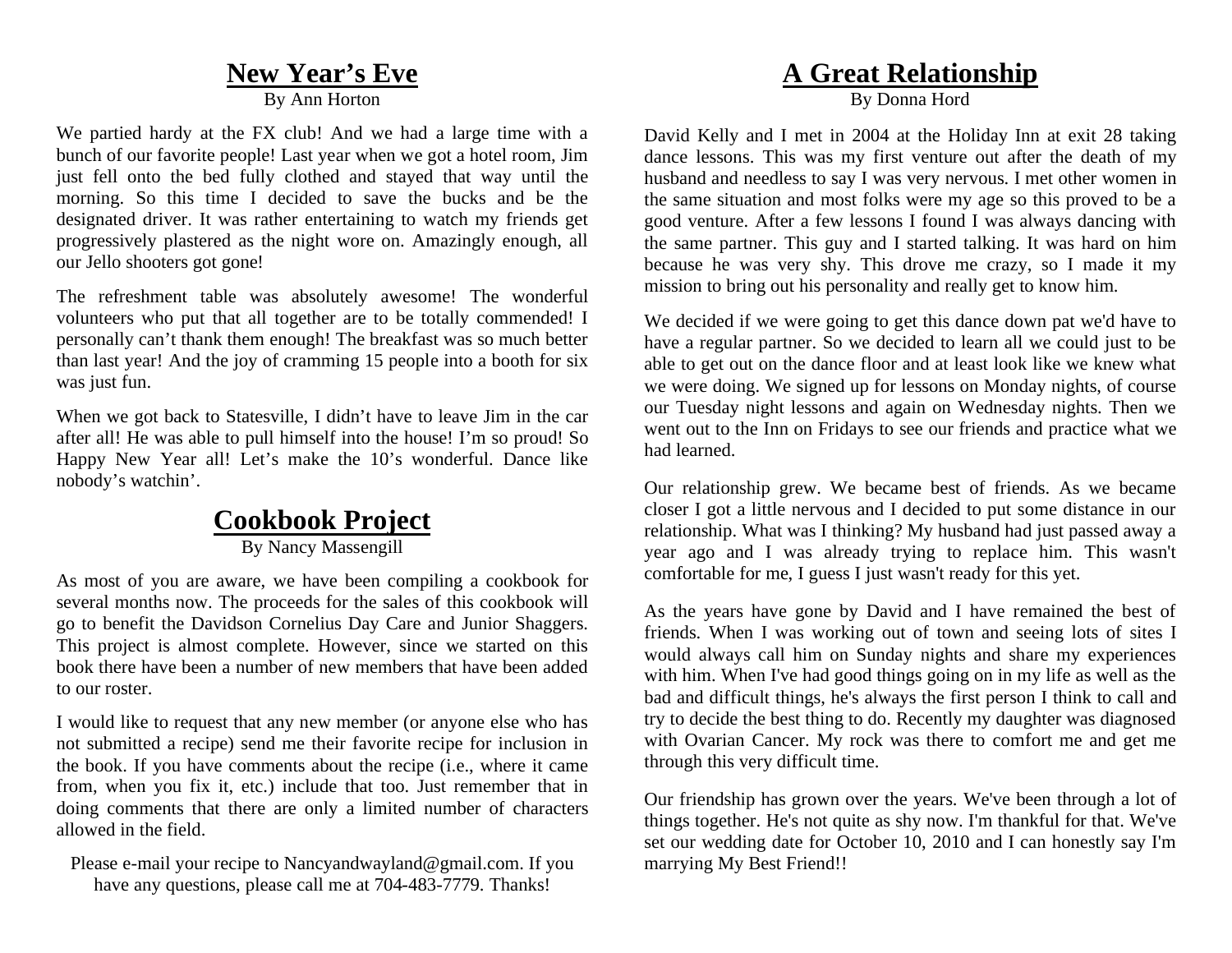## **Davidson/Cornelius Day Care Needs**

In their efforts to conserve money, and be a little more frugal in their current operations, the Davidson/Cornelius Day Care has identified several things that could be done by a volunteer (perhaps one of our members) without cost to them.

If you can help out with one or more of these items, please let Mike Rink know ASAP. Thank you!

They need someone to:

- Look at the children's toilets and see if they need servicing or what can be done to improve their operation.
- Install their soap dispensers in the classrooms (drill and screwdriver work)
- •Stain/seal woodwork
- •Sand and paint a spiral climber on their playground
- •Put out mulch on their playground
- •Secure and repair the wood on a bench
- •Fix a latch on their oven
- •Wax their floors (they don't have the equipment)
- •Fix weather stripping on the doors
- •Paint some furniture
- Help clean out boiler room, back patio and basement. (Folks with trucks to help haul off junk.)
- •Help clean out their back patio (haul off trash, etc.)
- •Help organize Basement

When the weather warms up they will need someone to:

- •Blow leaves and mow when needed
- •Weed and do general up-keep of lawn and landscaping
- •Over-seed or general landscape their lawn

They also have some patch work that needs to be done in a classroom. Looks like it was a small construction project that no one finished so they need someone that is comfortable with dry wall and fixing holes.

### **What's Happening In The Shag World!GoShagging.com Has More Items And Details!**

#### **Jan 5: Twister's Shag Club meeting at Fat Boys. Come eat and socialize at 7pm. The business meeting will start at 8pm.**

Feb 5-7: Shaggers @ Heart in Williamsburg, VA. Hosted by Boogie on the Bay Shag Club. \$70 (\$80 after Jan 20). DJs Don Ruth, Craig Jennings, and Cliff Merritt. 757-685-2777 or edembicki@yahoo.com. Web Address: www.boogieonthebay.com

#### **Feb 7: Superbowl Party hosted by Bob and Barb Cella.**

February 11: Valentine Party. Hosted by Charlotte Shag Club. No cover. DJ(s): Mike Brantley. For more information: 704-510-1743 or pattimiller71@yahoo.com.

Feb 11-13: Lake Norman Shag Club Chicken Pickin' at North Myrtle Beach. \$35. DJs Donnie Meadows, Mike Felts, Kyle Beam, Eddie Teeter, Tootie Brown, Gene Hensley, Gene Sistare. 828-478-4355 or www.lakenormanshagclub.com.

#### **Feb 13: Shag Club Appreciation Party for TSC at Lynn's.**

Feb 13: Annual Meals On Wheels Benefit hosted by Burlington Shag Club. Dance Only: \$25. \$30 at the door. Advance tickets for dinner and dance: \$45. DJ's David Tuttle, Rick Turner, and Jim Waye. Jim Quick & Coastline. 336-585-1118 or windmill@triad.rr.com or www.burlingtonshagclub.com for more.

Feb 20: Shagger's United hosted by Salisbury Shag Club at the Elks Lodge. More details to be announced, soon.

February 13: Valentine Party hosted by Gaston Shaggers. \$6. DJ(s): Janet Burgin. BYOB, setups and snacks provided. For more information: 704-827-1770 or patsyfuller@carolina.rr.com.

### **Feb 21: Special Meeting for TSC members about the ACSC Workshop Party. More details coming soon.**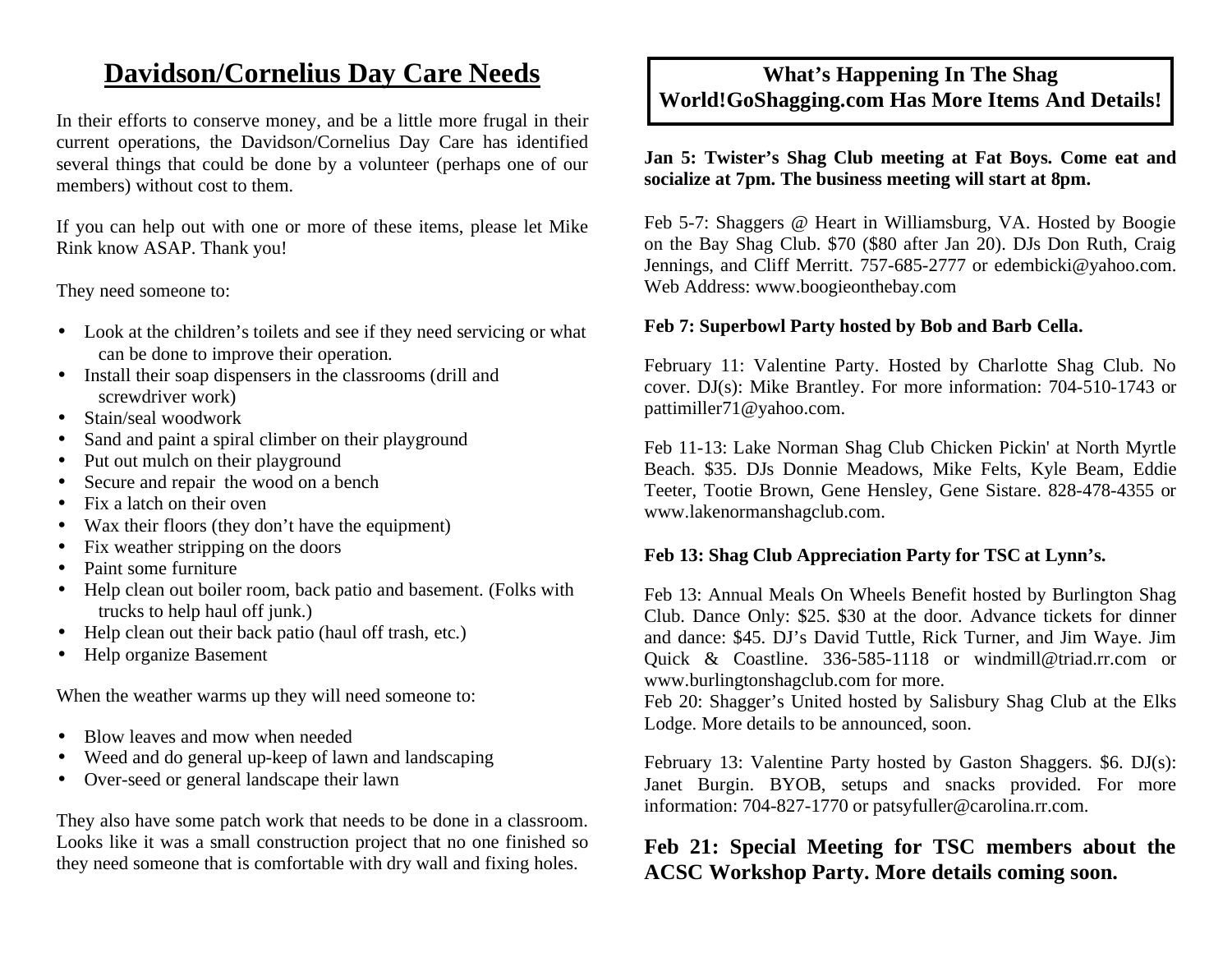**Feb 26-28: February 26-28. The ACSC Winter Workshop And Fall Cyclone Too hosted by Twister's Shag Club at the old skating rink in Mooresville, NC. Tickets \$70. Only 900 to be sold. All 100+ shag clubs are required to participate, but "The Fun Bunch" has put together a Cyclone style party that everyone will WANT to attend. Great DJ's playing in pairs will include Judy Collins & Butch Metcalf, Roger Holcomb & Wilkie Whaley, Fast Eddie Thompson & Farrell Watts, Mike Rink & Clyde Waller, Frank Price and Eddie Teeter.** 

**On Sunday morning there will even be a performance by The Embers included while you enjoy a full, hot breakfast.** 

**This party will feature non-stop free adult beverages all three days, free munchies, free meals and even free shag workshops by Ellen Taylor plus Jason and Holly Cagle. There will be a demonstration by the National Shag Dance Championship Team! Plus, there is even a two-hour, enclosed charter yacht cruise on Lake Norman available.** 

**Don't miss the event everyone will be talking about. Get your new year going by joining all of your friends at this great party. Visit www.goshagging.com for many more party details.** 

Mar 5-8: DJ Throwdown at North Myrtle Beach, SC

**April 16-25: Spring SOS at North Myrtle Beach, SC** 

July 9-11: ACSC Summer Workshop in Fayetteville, NC

July 15-18: Junior SOS at North Myrtle Beach, SC

**Sept 17-26: Fall SOS at North Myrtle Beach, SC** 

**Nov 5-7: Twentieth Annual Fall Cyclone Party hosted by Twister's Shag Club. Don't miss the anniversary year of this CBMA award winning party. Details announced by early July.** 

**Dec 31: New Year's Eve Party Hosted By Twister's Shag Club.** 

## **Membership Renewal Information**

It's hard to believe but our club year is almost gone and it's time to renew your TSC membership. It expires at the end of this month.

Please, please tear this centerfold page out *now.* Then fill it out and bring it to the February meeting. It cost the club money to make multiple copies or increase the size of the next newsletter because someone forgets their form. So do it *now* while you are here!

It will make it much easier on the Board, the committee chairs, and the membership chair if you bring it to the upcoming meeting completely filled out (answering all questions, etc.).

TSC recognizes that there is a lot going on in our club this month, and that the ACSC Workshop, membership renewal, and SOS renewal can put an unexpected strain on any budget. So, as you will see on the form, you can fill out the document and turn it in now, and pay later (by 5/6).

Please help us by going ahead and filling out your form no matter when you choose to pay. Your effort can really help us avoid some extra work. Thanks for your attention to this important matter.

## **Why I Shag, And Why You Should Shag!**

By Kathy Strantz

Shagging helps you relax, And makes you feel free. I can't imagine, y'all wouldn't agree! You forget all your troubles. Leave your aches and pains at the door. Then get up some nerve, and dance cross the floor! I've been told shagging is great, for the lungs and the heart, And for me shagging is really just a *start,* To firm up the muscles and maybe loose a pound! But the greatest benefit that I have found, Are the wonderful men and women I met these past years! We shared glad times, sad times, our fears and some tears. So here's to us shagging for many more years!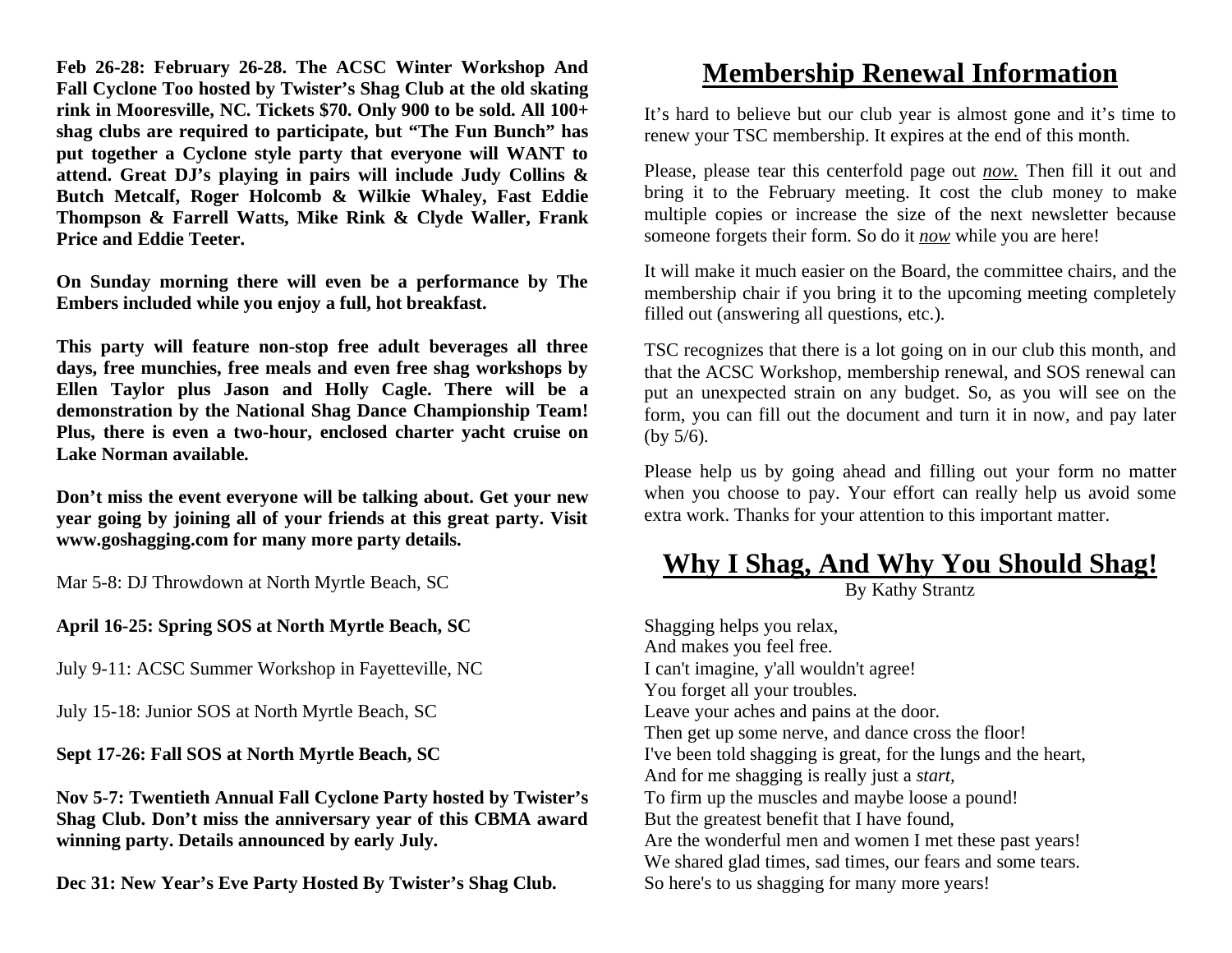## **2010 Membership Renewal Form**

*Your TSC renewal will not be processed unless you completely fill out this form and answer all questions.* 

**Renewals will be processed on a first come, first served basis. If the committees you request are already full when you turn in your form, you may be asked to change your selections.**

Name(s)

Do you currently receive the monthly TSC newsletter?

Do you currently receive the weekly email message?

Do you currently receive the periodic phone messages?

If you answered "no" to any of the previous questions, or if your **address**, **phone #** or **email** address has changed within the last 12 months, please list the appropriate contact information below.

Name one party or social activity/party that TSC currently offers, or could do that you like or you think would be fun for us to try:

To go to the Spring or Fall SOS events, you have to be a SOS member. You get a \$10 discount to renew (or join) through TSC.

Number of SOS Memberships requested at \$25 each:

Number of membership renewals requested at \$20 each:

To renew now and pay later (by 5/6/2010) check here:

## *Check two or more of these committees per member.*

|  | <b>HIS HERS WEB SITE COMMITTEE</b>            |
|--|-----------------------------------------------|
|  | Submit updates, enhancement ideas, web links, |
|  | or other items to be included on our site.    |

#### **HIS HERS NEWSLETTER COMMITTEE**

Submit articles and other items. Create member "spotlight" articles. Help coordinate birthday wishes and other member "ads". Help with labels, stamps, and mailing.

#### **HIS HERS MEMBERSHIP COMMITTEE**

 Participate in special events and/or do other things to help recruit new members. Be a "buddy" to new members, and keep in touch with them during their first year in TSC.

#### **HIS HERS PHOTOGRAPHY COMMITTEE**

 Take photos and submit them in a timely manner for web and/or newsletter use.

#### **HIS HERS PUBLICITY COMMITTEE**

 Plan, create and distribute flyers and other items to promote TSC or club activities. Plan and create radio advertisement, etc.

#### **HIS HERS DANCE LESSONS COMMITTEE**

Teach or help teach lessons. Serve as a partner to others taking lessons. Help with setup and teardown of the room and other related duties.

**HIS HERS SOCIAL COMMITTEE** – Plan, set up, work, tear down and clean up after events.

| to help TSC prosper this coming year. |
|---------------------------------------|
|                                       |
|                                       |

**You may circle and initial one of the following positions you might like to fill (counts as one committee) if it is available.** 

**Shirt/Apparel Coordinator "Points" Coordinator Tea Party Work Coordinator Fund Raising Coordinator SOS Golf Outing Coordinator Day Care Coordinator**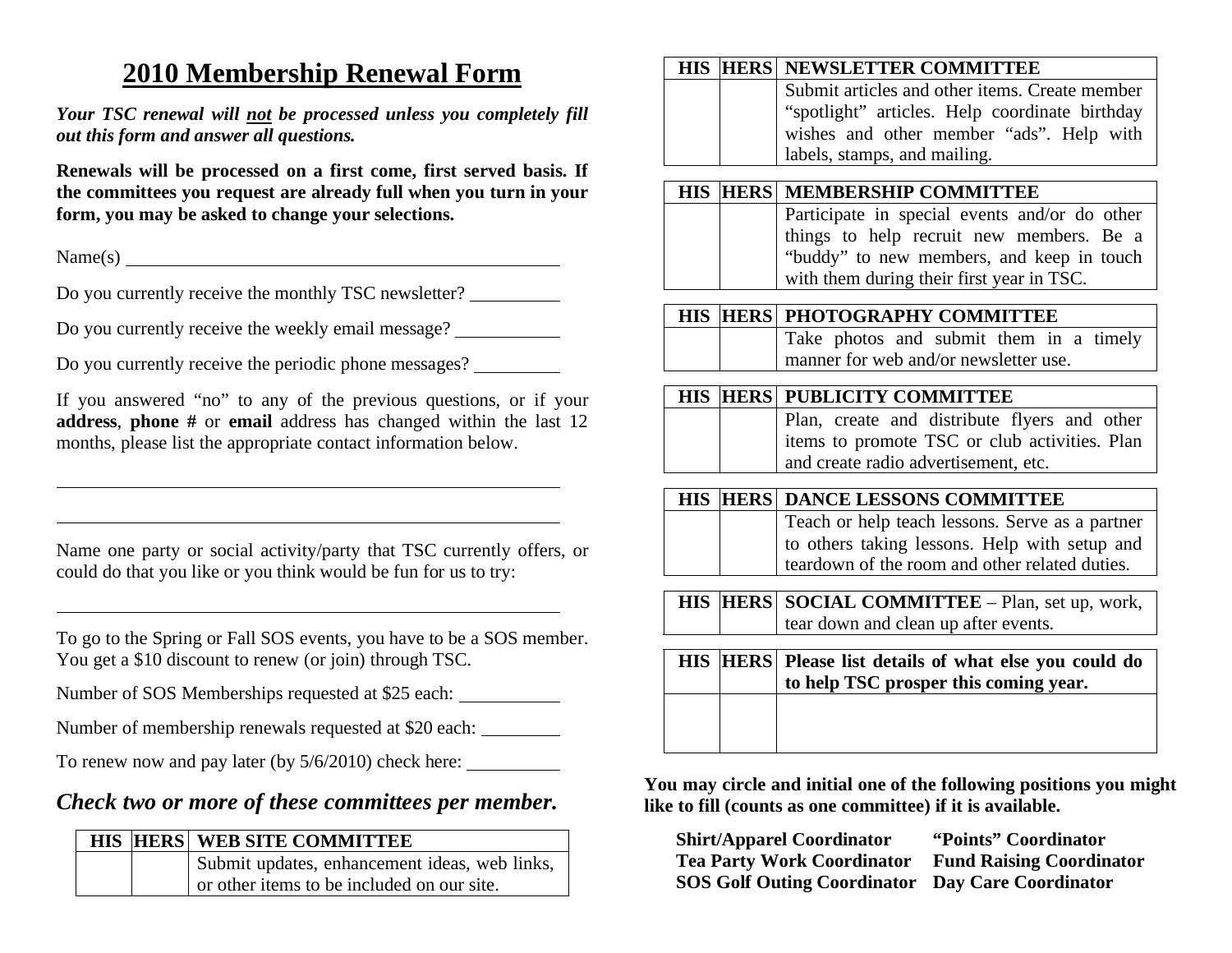## **Lessons for Life**

By Melissa Pethel

Reading is fun. I enjoy reading TSC's newsletter each month when it arrives in the mail. Everyone in TSC has been so friendly, kind, and thoughtful to me. I want to share one of my favorite books with the club. It is All I Really Need To Know I Learned In Kindergarten, by Robert Fulghum.

These are the lessons you learn when you are young and it is everything you need to know for life.

Share everything

Play fair

Don't hit people (Even if they step on your toes)

Put things back where you found them

Clean up your own mess (Dennis! Dennis, did you read this?)

Don't take things that aren't yours

Say you're sorry when you hurt somebody

Wash you hands before you eat

Flush

- Warm cookies and cold milk are good for you
- Live a balanced life learn some, think, draw, paint, sing and dance (I think it means shag), play and work every day
- Take a nap every afternoon (Ask your boss first)

Watch out for traffic, hold hands, and stick together (I think this means Twister's Shag Club)

Be aware of wonder and nature (simple pleasures)

Everything dies

Remember the first word you ever learned – LOOK

And, of course integrity is essential; it is the only thing you die with.

If you read this book, I hope you enjoyed it as much as I did.

Reminder for flu season: You are now taught in kindergarten to cough or sneeze into your arm or shoulder to avoid spreading germs to other.

## **Upcoming Member Birthdays**

| John Grice               | 02/01 | <b>Susan Dahl</b>         | 03/03 |
|--------------------------|-------|---------------------------|-------|
| Al Brandon               | 02/03 | Mike Turbeville           | 03/03 |
| Matt Agosta              | 02/06 | Doris Black               | 03/04 |
| <b>Beverly Forrester</b> | 02/11 | <b>Richard Harrington</b> | 03/04 |
| John Wagner              | 02/14 | <b>Sharon Smith</b>       | 03/07 |
| Frankie Johnson          | 02/15 | Dianne Harrington         | 03/08 |
| Janis Patterson          | 02/15 | Gene Hunter               | 03/08 |
| Al Waters                | 02/17 | Margaret Hosford          | 03/15 |
| Dale Abernathy           | 02/20 | <b>Susan Burton</b>       | 03/16 |
| Lena Flinchum            | 02/20 | Sal Prizzi                | 03/17 |
| <b>Beverly Munday</b>    | 02/20 | Georgia Abernethy         | 03/22 |
| Celia Hunter             | 02/21 | <b>Helon Page</b>         | 03/25 |
| <b>Charles Binder</b>    | 02/23 | <b>Margaret Hutson</b>    | 03/30 |
| <b>Tim Davis</b>         | 02/26 | Pete Riley                | 03/30 |
| <b>Sharon Abernethy</b>  | 02/28 | Norma Wiles               | 03/31 |

## **Condo for Sale**

Walk to the clubs! Sandwedge Unit 203, 201 N. Hillside Drive. Two blocks from Main Street and a block and a half from the ocean. Two bedrooms, two baths, sleeps 6. Fully furnished. Call today and move in by SOS. Contact Vicky Tesh, First Carolinas Realty, 843-902-4305.

## **Club Member Valentines Day Messages**

**Happy Valentines Day Roger.** 

Approaching three wonderful years. I Love You, Kathy.

**Leigh Ann, "Happy Valentine's Day to the love of my life".**  Brian

**Happy Valentine's Day Sandra!**  It's been 15 wonderful years and the best is yet to come.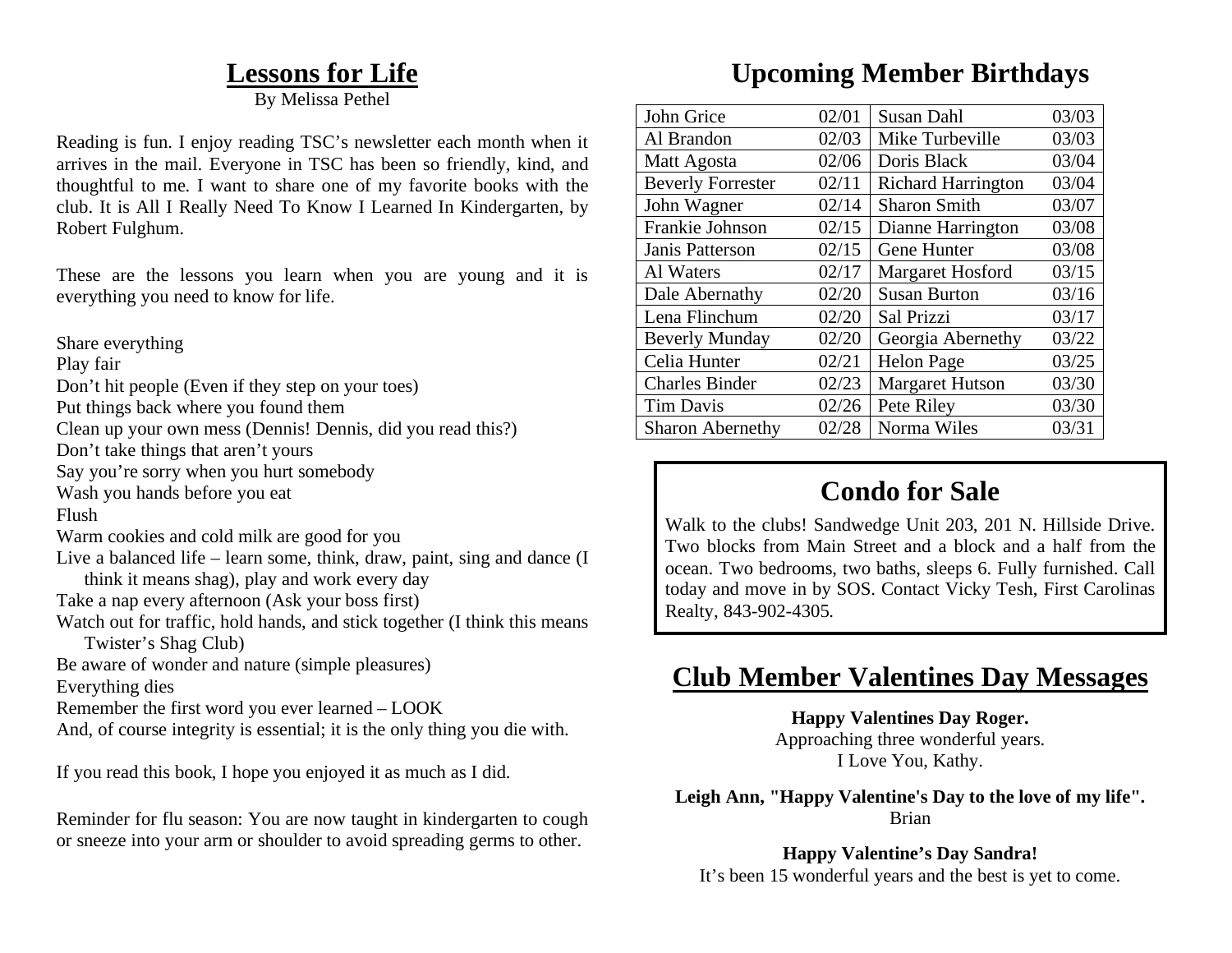Love always, Chuck. **I would like to wish my favorite friend Susan Dahl a Happy Valentines Day.** Looking forward to more road trips. Susan

**I would like to wish my fiancé David Kelly a very Happy Valentines Day.** Looking forward to many more! With Lots of Love, Donna

#### **Valentine's Message to Jim from Ann Horton:**

"Morning without you is a dwindled dawn." Emily Dickinson I'm not enjoying living away from the man of my dreams. Weekends are more important than ever. I love you so! Anytime you're next to me, I'm as close to heaven as I can be. Happy Valentine's Day!

> **Happy Valentine's Day to my Sweetheart!**  May I have this dance?

Love, Iris

**Happy Valentines Day Donna!**  I Love You! David

#### **Happy Valentine's Day Iris**  To the best… with all my love. Charlie

**Dennis, Happy Valentines Day.**  After all these years you are still the love of my life. Frankie

#### **My Dearest Ann,**

I love you! Thanks for being my shagalicious dance partner. You are the best! Be my Valentine for ever! Cause I love you with all my heart! Your lover boy Jim

#### **Frankie, Happy Birthday on one of your big ones!**

 You still look as good as you did in high school and I love you even more.

**P.S. Happy Valentines Day with all my love.** 

#### Dennis **New Years Eve Party** By Jim Horton

The New Years Eve party was another great success. Thank ever so much for the crew that hosted and put it all together. I knew we were going to have a great time when we got there and checked in and found Malcolm all decked out in a tuxedo and wearing a set of red horns, That little devilish look said it all. We arrived a little early so that we would be sure to get a good table and found several other people had beat us there. They tried to get in but were not able to enter. They were so eager to get in. People had heard about our New Years Eve party and had to be there this year.

Everyone came ready to party. I do not think I have seen so many jello shooters at a party before. We broke out ours and were sharing them with the tables around us. The next thing I know, Brian was coming around with his shooters, sharing them with us. We tried to cover the room and make sure everyone had an opportunity. I think we had made 150. We did not bring any home!

The dance floor stayed full of happy partygoers, grooving and shagging to Clyde Waller's tunes. We made sure Clyde got his share of shooters too. He was happy as a clam. He was a little put out that we had taken so long to get up on the stage to offer our selection of shooters to him. You guys know how hard it is to DJ our parties. Well, Clyde did not want to be left out of all of the fun.

At the final minute of 2009, the champagne was there already poured and ready for us all to toast out the old year and welcome in the new year. Fortunately I was sitting near the serving table, and there happened to be extra glasses that no one had taken. We cannot let it go to waste can we? So I did my part in enjoying all of the bubbly nectar.

I looked around for the hoard that had been at our table to see where everyone had gone. They left me there and were already eating the breakfast that was being served. Ya know, champagne and eggs is pretty good. The breakfast was delicious.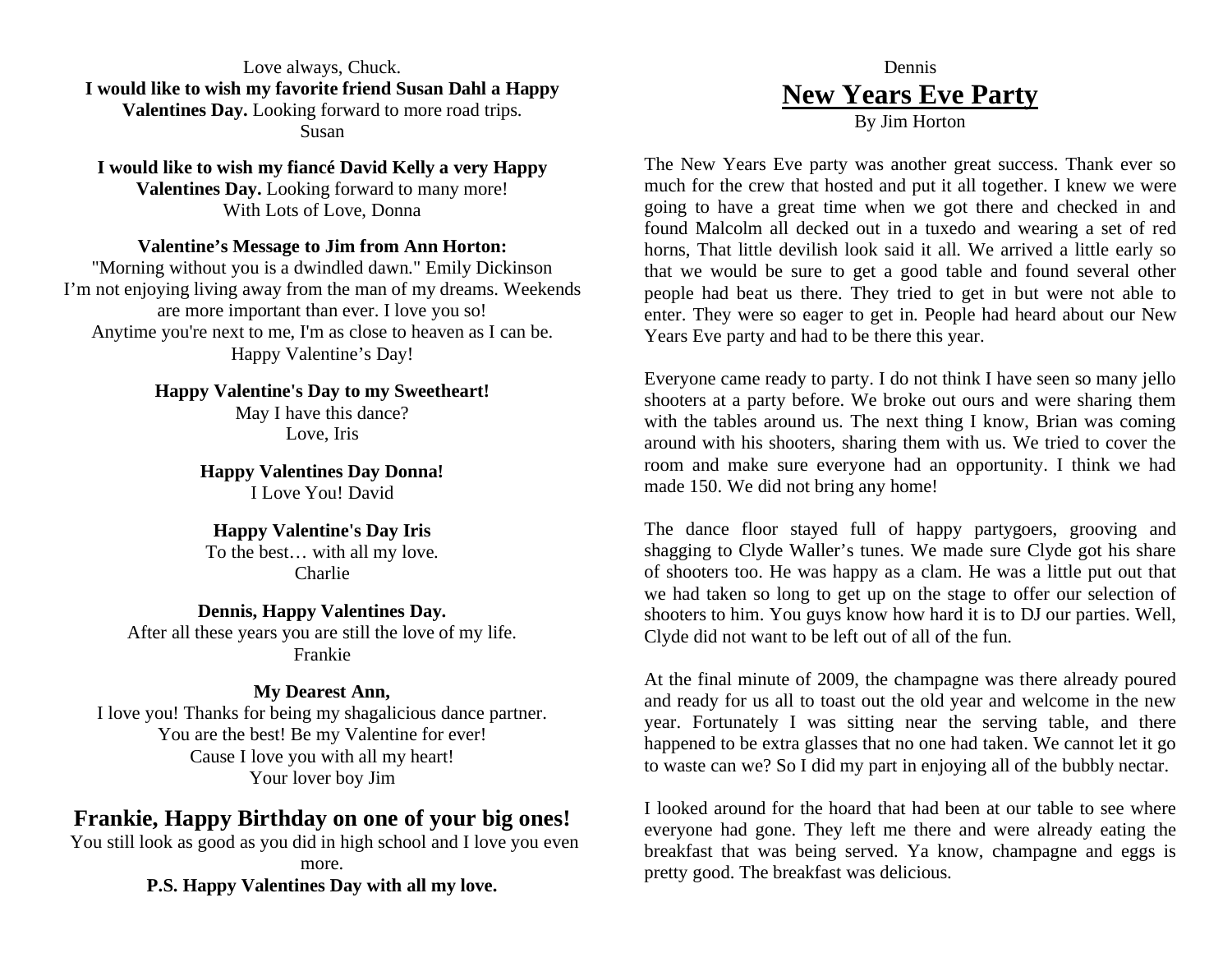I can honestly say that the group of party goers that was around me had a great time of drinking, dancing and eating the new year in with a grand time. Boy what a party!

Let me say again, good job to all of the crew that organized and put on another first rate New Years Eve Party. I know where we will be next year.

| The 2010 ACSC Winter Workshop<br><b>And Fall Cyclone Too Party</b><br>Hosted By Twister's Shag Club February 26-28, 2010<br>At The Old Mooresville, NC Skating Rink (Great Hardwood Floor)                                                                                                                                                                                                                                                                                                                                                                                                                                                                                                                                            |                                                               |                                                                                                                              |                                        |                                                                                                                                    |
|---------------------------------------------------------------------------------------------------------------------------------------------------------------------------------------------------------------------------------------------------------------------------------------------------------------------------------------------------------------------------------------------------------------------------------------------------------------------------------------------------------------------------------------------------------------------------------------------------------------------------------------------------------------------------------------------------------------------------------------|---------------------------------------------------------------|------------------------------------------------------------------------------------------------------------------------------|----------------------------------------|------------------------------------------------------------------------------------------------------------------------------------|
| DJ's FRI Judy Collins & Butch Metcalf SAT Roger Holcomb & Wilkie Whaley<br>Fast Eddie Thompson & Farrell Watts AND THEN Mike Rink & Clyde Waller<br>On Sunday Morning We'll Have $\cdot$ THE EMBERS $\star$ Plus OJ's Frank Price + Eddie Teeter                                                                                                                                                                                                                                                                                                                                                                                                                                                                                      |                                                               |                                                                                                                              |                                        |                                                                                                                                    |
| SPECIAL PERFORMANCE BY THE NATIONAL SHAG DANCE CHAMPIONSHIP TEAM<br>FREE shag workshops by Ellen Taylor, and then Jason and Holly Cagle                                                                                                                                                                                                                                                                                                                                                                                                                                                                                                                                                                                               |                                                               |                                                                                                                              |                                        |                                                                                                                                    |
| <b>FREE</b> non-stop adult beverages all three days<br><b>FREE</b> munchies, plus nightly pastries & coffee <b>FREE</b> full, hot breakfast Sunday morning<br>We will also serve a hotdog lunch on Saturday in exchange for donations to help junior shaggers.                                                                                                                                                                                                                                                                                                                                                                                                                                                                        |                                                               |                                                                                                                              |                                        | <b>FREE</b> huge buffet Saturday 5:30-7:00pm                                                                                       |
| Party Hours: Friday Spm-1am, Saturday 10:30am-1am (workshops at 11 and 12), Sunday 9:30am-2pm<br>E-mail: CycloneToo@GoShagging.com 24 Hour Information Hotline: 704-892-9044<br>For much more information about this party, please visit www.GoShagging.com                                                                                                                                                                                                                                                                                                                                                                                                                                                                           |                                                               |                                                                                                                              |                                        |                                                                                                                                    |
| (#1) Hampton Inn & Suites*<br>$(#2)$ Wingate Inn<br>(#3) Holiday Inn Express & Suites<br>(#4) Fairfield Inn (Smoke-Free)<br>(#5) Sleep Inn & Suites<br>(#6) Ramada Limited<br>$(W7)$ Super 8<br>(#8) Days Inn<br><b>NOTE 1:</b> The ONLY way to get a shuttle pass or a room<br>in our block (and these discounts) is to PHONE the hotels<br>and mention The Shag Party when making your reservation.<br><b>NOTE 2:</b> Any reservation cancelled less than 14 DAYS in advance will result in a one-night charge!<br>Don't drink & drive! Shuttle buses make non-stop trips to and from the rink Friday and Saturday.<br>×<br>PLEASE PRINT (\$70 Each If Postmarked By 1/30/10. Then \$75.) HURRY Only 900 Tickets Sold<br>Name(s): _ | \$104<br>\$87<br>\$84<br>\$84<br>\$74<br>\$69<br>\$59<br>\$64 | 704-660-7700<br>704-664-4900<br>704-662-6900<br>704-663-6100<br>704-799-7070<br>704-664-6556<br>704-662-6188<br>704-664-6100 | <b>81</b><br>7   2<br>5<br> 4 3 <br>中口 | North<br>- 1 Mile -<br>- Hwy 150 -<br>This map is not to scale!<br>All motels are about equal<br>distance from the party.<br>South |
| Address: North Commission and Commission and Commission and Commission and Commission and Commission                                                                                                                                                                                                                                                                                                                                                                                                                                                                                                                                                                                                                                  |                                                               |                                                                                                                              | <b>Primary</b>                         | Shag Club:                                                                                                                         |
| PLEASE list all this information on the back for anyone who does not live with you! Checks should be made to TSC.<br>Include a self-addressed stamped envelope or \$1.   TSC, PO Box 2310, Cornelius NC 28031                                                                                                                                                                                                                                                                                                                                                                                                                                                                                                                         |                                                               |                                                                                                                              |                                        |                                                                                                                                    |
| Special Offer: Take a two-hour tour of beautiful Lake Norman on an enclosed yacht Saturday at 2pm (after<br>the ACSC meeting). You will pass by various unique attractions. Cash bar on board. Transportation provided to<br>and from the yacht and the rink. There is an 80 guest limit. To go, include \$5 per person and check here:                                                                                                                                                                                                                                                                                                                                                                                               |                                                               |                                                                                                                              |                                        |                                                                                                                                    |

## **Mid-Winter SOS**

By Peggy Cavin

This was one of the coldest Mid-Winter seasons I can remember. When we left home, the temperatures at night were in the single digits. It wasn't much better my first few days at the beach.

I think that everyone felt they needed a winter break so they headed for O.D. All the clubs were crowded every night. The clubs were rocking with great DJ's. I want to thank all the club owners who made this Midwinter such a great one.

I'm sure many of you feel the need to get away after Thanksgiving, Christmas and New Years Eve Holidays. Times are tough. Money is tight. But shaggers still have a blast wherever they go. And it doesn't cost to dance and socialize with friends. Over the years, we've found that we have family at home plus we have our beach family. Some of the best people in the world are found at O.D.

Early in the week we went by radio station 94.9 FM to record a couple ads for our upcoming Cyclone Too party. It was obvious that they were effective. Many people came up to us commenting on having listened to them. You can't underestimate the power of advertisement!

This Mid-Winter may have had a smaller crowd, but they were party people. All the clubs were packed. The crowds fell off around midnight. But there were die-hards who closed down several clubs each night and then hit the Plantation House to visit Dottie for a late night breakfast.

Friday night we went over to the Spanish Galleon to listen to our favorite band; The Fantastic Shakers. They sung their hearts out as we stood there listening and watching them perform. Those guys make a party wherever they go. Even Ray Scott had a chance to shine on stage with the boys.

Saturday afternoon at five was our Tea Party at the O.D. Beach Club. It was a good time to gather with our members and have fun.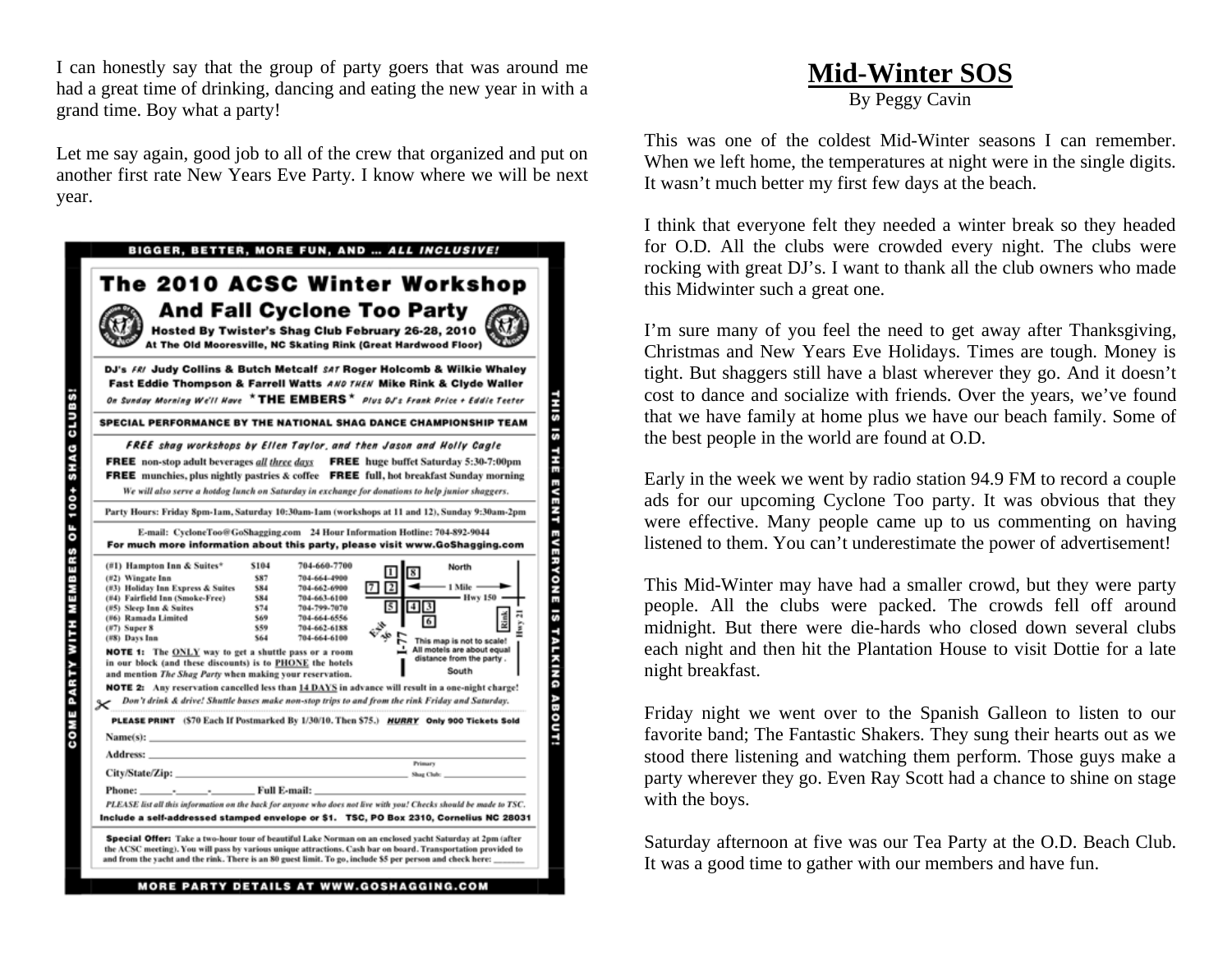There's only one "Fun Bunch" and at our tea parties you know it. We also have guests who come by and join the fun. Two of our VIP guests (I won't mention any names) had folks at their own home cooking dinner for them. They kept saying they needed to get back to them. But as I recall, it was nearly two hours before they finally left to attend to their guests. Several members of the ACSC and SOS board always come by to check on us, too, and we enjoy having them with us. We look forward to seeing them again at the ACSC Winter Workshop and Fall Cyclone Too.

Plans are well underway for the ACSC Workshop and Cyclone Too that we are privileged to be hosting. Tickets are selling well. Flyers were left in all the clubs when we left the beach. So, if you didn't have a chance to attend the November Cyclone in 2009, we would love to see you at Cyclone Too. All our members are raring to go and we promise to spoil each and every one of you.

## **The Tireless Workers in Twisters**

By Charlie Binder

We are fortunate to belong to a club where its success is largely due to the many people helping out and volunteering for different tasks. We always acknowledge and thank those that take leadership positions, such as chairing a social, running an event, or holding office. But there is a crew that goes largely unnoticed. They perform "grunt" tasks that are just under the radar.

I'd like to give recognition to a few of these individuals that show up each and every event, are always there at Tuesday dance lessons, and are always willing to go the extra distance. These are background players. They are not in the limelight, but always in the shadows doing what must be done to keep the club on track.

I'm appreciative of their work and especially happy to give thanks to the following for their continued support and service: Sharon Abernethy, Nancy Massengill, Dean Hajnos, Malcolm Kello and Vickie Allen. They are an integral part of this club and without their support and dedication this organization would not function as smoothly as it does.

## **Opportunity To Help Junior Shaggers**

By John Finney

I am always totally amazed every time I have the pleasure of watching young kids shag dance. Quite honestly, it just makes me wonder, "What the heck was I thinking all those years"? Why was I not out learning how to Shag?

Like many of you, I grew up in this area and frequently visited Myrtle Beach for vacations and weekend getaways. In my numerous years of college, I actually worked on the beach as a sailboat captain during the summer. Our goal was pretty simple. Make enough money during the day to party all night long. Then we started all over again the next morning.

The few summers that I worked at the beach, we rented broken down apartments near North Myrtle Beach dirt-cheap. Now, it might be fair if I told you the true definition of dirt-cheap. To us, dirt-cheap was a matter of how much dirt was on the floor. The more the dirt, the cheaper the rent. This never bothered us much because, quite honestly, we were never there.

While living there we hung out at Fat Harold's, The Pad, Pirates Cove, Ducks, Crazy Zacks, and wait, I almost forgot about Hamburger Joes. Uh No, we didn't go there for the hamburgers either. We were after some cheap cold liquid draft after a long day on the hot beach.

Obviously, if you have been to North Myrtle Beach, you know that shag is king. You can't go to any of the places I mentioned above without seeing shag dancing. I only had one problem with this back then, actually it was two. Some people call this "two left feet". Before we get carried away, let me tell you, I still claim to have two left feet.

I knew that if I wanted to have a fun night in North Myrtle I had better learn how to shag. Well, I never learned, but I made several attempts to act it out. Thankfully, fifteen years later I found TSC!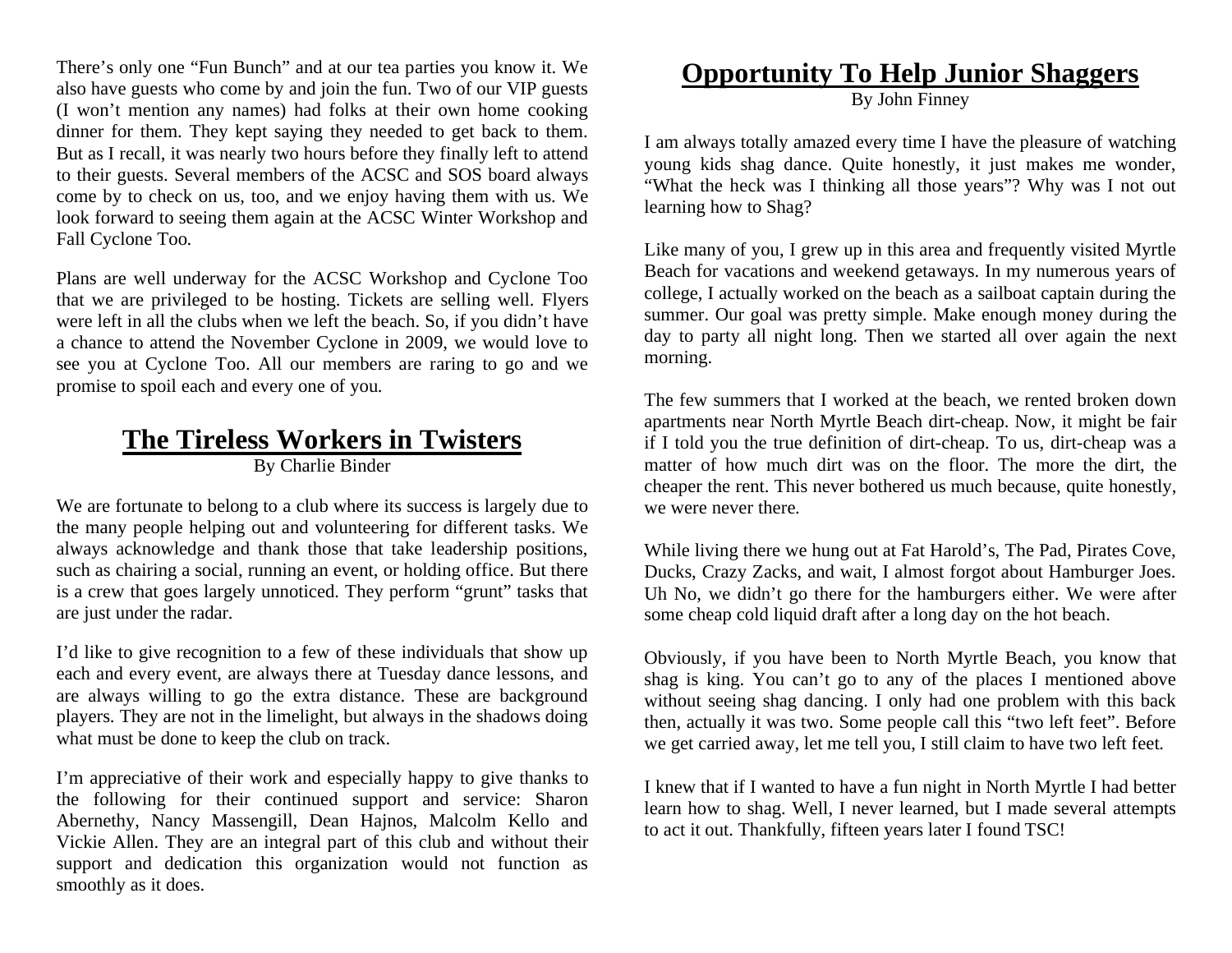The instructors made everyone feel welcome, showed a great deal of patience, and did their best to teach us to move to the beat. I talked Jennifer into taking lessons with me and we fell in love with shag dancing. Over the past three years we have attended numerous fun events and had a great time each and every time. In fact, I even allow the Mother-N-Law to Shag along. Just kidding Diane… I really do enjoy dancing with you as well.

In case you might be wondering why I started out talking about kids, here is why. Recently, I had an opportunity to volunteer my services/skills in an effort to help the Ellen Taylor Foundation For Junior Shaggers. They came to me and asked if I would accept the responsibility of designing and maintaining their website. My immediate answer was "if I can help kids learn how to shag, then I am all for it". Working on the website is just one way that I thought I could help. The new site is now up and running and open to the public.

Twister's members are always willing to lend a helping hand. I am proud to be a part of the Twisters Shag Club and all of you should be as well. When you visit the Ellen Taylor Foundation for Junior Shaggers website, take a look at the board members page. You just might see some people on there that you know.

Please take time to visit www.EllenTaylorFoundation.org today!

I look forward to serving the foundation and most importantly helping kids learn how to shag.

Shag with you soon!

**Keep up with the latest TSC news by logging on to our web site (www.GoShagging.com). We also make a monthly phone call to members, and send out weekly emails. If you aren't getting either, please let use know by emailing TSC@GoShagging.com or calling Mike at 704-534-4151.** 

*Editor's Note: Due to time and space restrictions, the following three items were not included in the last TSC News edition.* 

#### **Another awesome Cyclone Party**

Carl and I left the Cyclone Sunday afternoon for our ride home and, again, the conversation was all about this party and all of you who work so tirelessly to make it the success it is. With Mike at the helm and all of you who put your heart and soul into it each and every year, how could it not succeed? You greet everyone with a smile (and hug) when we arrive and tell us goodbye with that same smile and hug. Thank you for making not just Carl and me… but everyone who attends this party feels so much like part of your family. I am privileged to be asked to hold a workshop for you and I do not take it for granted.

Thanks to all of you for another awesome weekend. We look forward to seeing you again soon on the dance floor. Don't ever forget to be thankful for the good health and opportunity to dance. We won't be able to do this forever… well… maybe.

God Bless Each One of You. Much Love, Ellen & Carl

#### **Recent Loss In Our Family**

As many of you know, I lost my grandmother recently.

One week before the Cyclone she and my mother both experienced completely different and completely unexpected health issues resulting in the hospitalization of both.

Fortunately, my mom is now much better. However, we lost my grandmother two weeks after the party. She was an active, important part of our family that we were all shocked and surprised to lose so suddenly.

I would like to thank everyone for their cards and support during that difficult time. If I appeared to be a little stressed during the Cyclone this year, undoubtedly these were contributing issues.

Thanks again to everyone, Mike Rink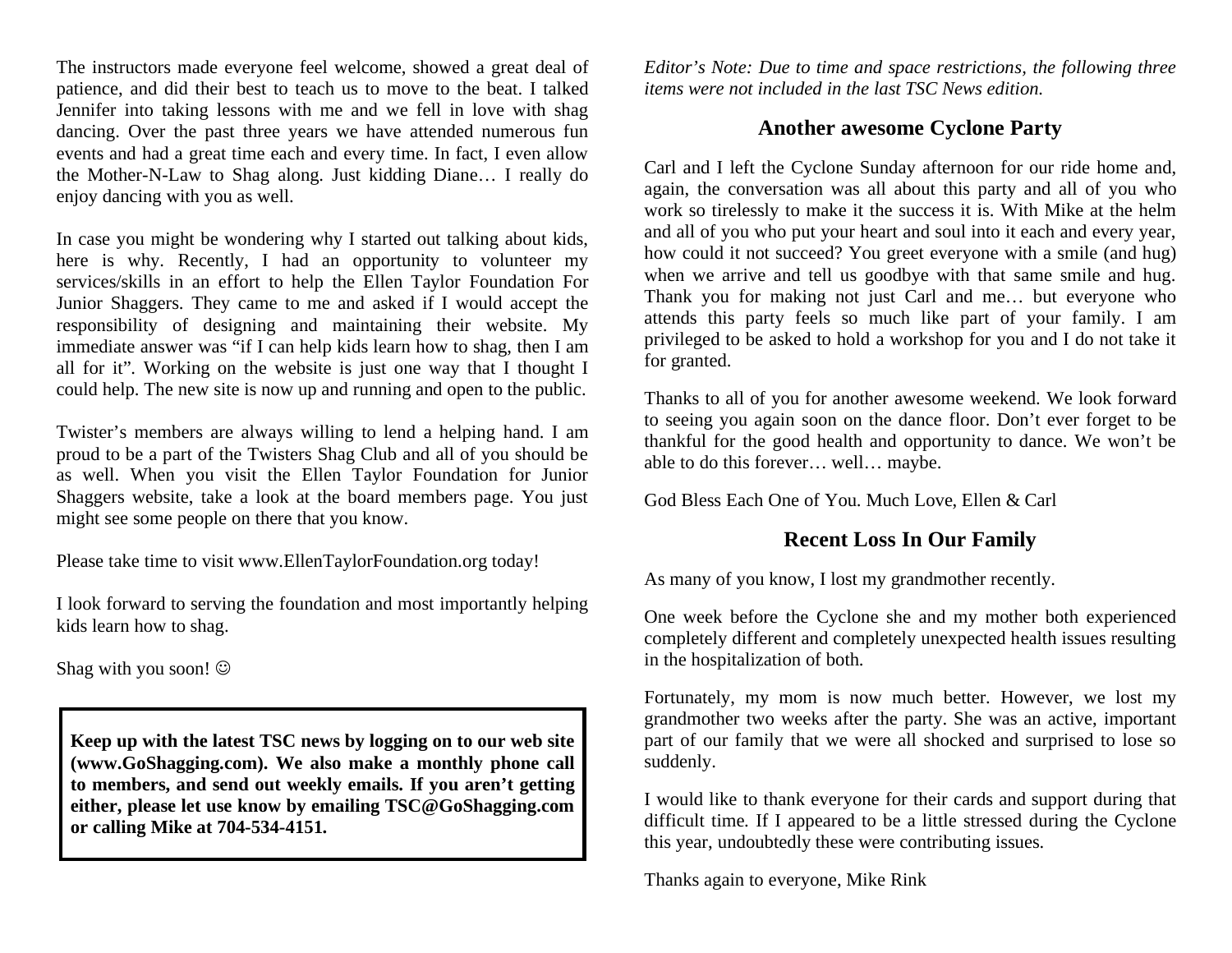The family of Theresa E. Hege wishes to thank you for your donation to Abspice<br>of Iredate County in her doing this is appreciated by all of us. Sincerely, December 6,2009 Marie Rink

#### **Mid-Winter SOS** By Ann Horton

We are so glad to get to hit North Myrtle Beach in January! It helps us appreciate the fall and spring more. It gets rather chilly. But the clubs are hot and rockin'! We order pitchers and shots and beer and then who cares about the weather? The group we room with are never hurtin' for foodstuffs. And by the time I got back to my little apartment Sunday night, I felt the need to be dancin'! But, alas, reality sets in…

SOS allows us to re-unite with old friends and new friends. There are people from other clubs and other states we never get to see except there. The DJ's are wonderful! We get to see that, indeed, they all seem to have their own styles.

We had a great time at the Tea Party dancin' the night away. Mike Rink did a fine job. Some day, he'll consider taking requests…

If you haven't done a line dance with Charles Munday, you gotta try it! He can make the easiest steps wild!

Make plans next year to join us for the Mid-Winter SOS where we make lots of memories!



## Vou're invited to: Shaggers @ Heart

#### Williamsburg, VA - February 5, 6, 7, 2010

|           | Friday, Feb. 5th                                                                |
|-----------|---------------------------------------------------------------------------------|
| $-7:00$   | Registration                                                                    |
| $-4:00$   | Early Bird Mix and Mingle Dance Instruction<br>with Marsha Ruth and Tom Edwards |
| $-5:30$   | Free Pour                                                                       |
| $-1:00am$ | Music with DJs Craig Jennings and Don<br>Ruth                                   |
| $-7:30$   | Heavy Hors D'oeuvres Dinner<br><b>VPLUS V</b>                                   |
|           | \$100 Prize Scavenger Hunt                                                      |
|           | Fabulous Door Prizes                                                            |
|           | Raffle Drawings                                                                 |

#### Saturday, Feb 6th

| 10:00-11:30           | Shag Workshop with Craig and Heather<br>Jennings                                                |
|-----------------------|-------------------------------------------------------------------------------------------------|
| 11:30-12:30           | Line Dance Lesson                                                                               |
| 12:30-2:00            | Practice music                                                                                  |
| 12:00-3:00            | Wine tasting hosted by Williamsburg Winery.                                                     |
| 5:00-6:00             | Free Pour                                                                                       |
| $$:00-7:30$           | Country Cooking Buffet Dinner                                                                   |
| 3:00-1:00am           | Music with DJs Cliff Merritt and Don Ruth                                                       |
| 3:00-10:00            | Free Memory Photos                                                                              |
| 11:00-12:00           | Dessert Extravaganza<br><b>v</b> PLUS v                                                         |
|                       | 50/50 and Lottery Tree Drawing                                                                  |
|                       | \$50 Prize Poker Dance                                                                          |
|                       | Exhibition Dance by Craig and Heather                                                           |
|                       | Sunday, Feb. 7th                                                                                |
| 1:30-10:00            | Gospel Breakfast Buffet                                                                         |
| 3:30 -11:00am         | Music and Dancing with DJ Don Ruth<br>Farewell to old and new friends - pick up Memory Photos * |
| <b>CIAO 44-00-00-</b> | Doctri continuou of the DATD Gunday Goole                                                       |

(Rogers Pub) - wear your wrist band!

|          | Registration: \$70.00 Ticket per person (\$80.00 after January 20, 2010)<br>Couples and Singles welcomed. Sorry, no one day passes.                                                                                                                                                |        |  |
|----------|------------------------------------------------------------------------------------------------------------------------------------------------------------------------------------------------------------------------------------------------------------------------------------|--------|--|
| Name:    | Phone:                                                                                                                                                                                                                                                                             | Club:  |  |
| Address: |                                                                                                                                                                                                                                                                                    | Email: |  |
|          | Return this form with your check payable to Boogle on the Bay Shag Club to:<br>BOTB Shaggers @ Heart Registration, 3917 Colony Pointe Drive, Chesapeake VA 23321<br>Registration Contacts: Dave and Elaine Dembicki, 757,465,9307 or edembicki@yahoo.com or www.boogieonthebay.com |        |  |

Shaggers @ Heart Contacts: Bob and Christy Taylor, 757-436.1844 or taylorra@cox.net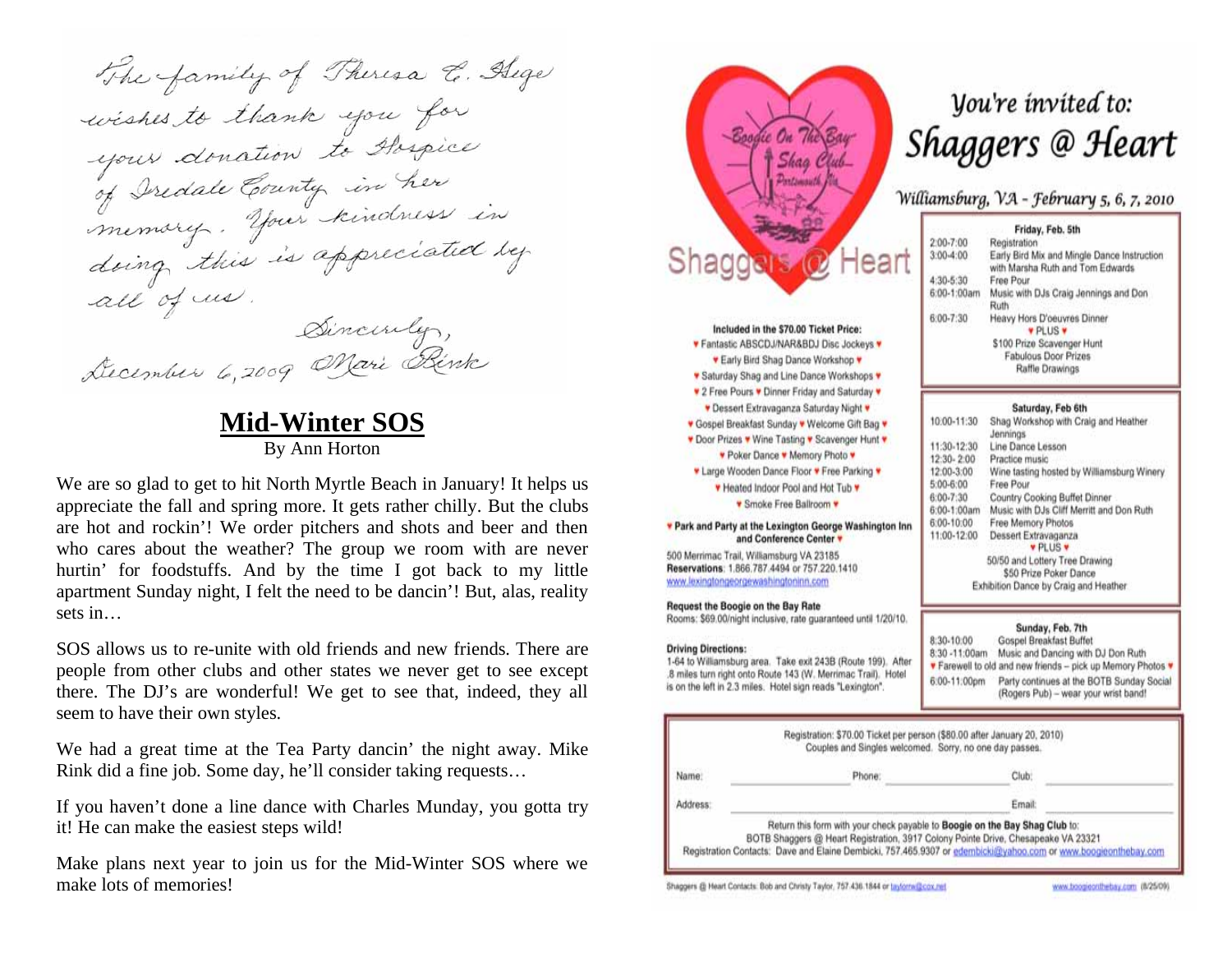

#### **Non-smoking dance floors upstairs and down stairs.**

- Proceeds to be donated back to the Participating Shag Clubs with a  $50 - 30 - 20$  cut accordingly.
- Participating Shag Clubs: Clubs with at least 25 members or 25% of their Membership. (lesser of the two)
- Shag Clubs wishing to participate in proceeds must provide membership roster day of event or before.



## **Mid-Winter**

By Jim Horton

Well guys, if you did not make it down to North Myrtle Beach this year, you missed a great and I mean a great time. I do not know where all of you were hanging out but where we were, we had a blast. My legs and feet were so sore and achy on Saturday.

The weather was much better this year. While it was cool it wasn't brutally cold like it was last year. Thank goodness. Ann and I were able to come down on Thursday instead of Friday this year. The extra day makes all the difference. I am jealous of those lucky dogs that have retired or have condos down at the beach and have the luxury of coming down when ever they want. Ah, what a life they have. I can only dream of being able to do that. Maybe I will win the lottery one day.

Even though it only for a few days, the Mid-Winter beach party is worth the trip and the effort to help keep the winter doldrums away. This is a shortened version of the spring and fall SOS events. Twisters still makes the effort to have a tea party on Saturday. Hay, that is why we are "The Fun Bunch", right ?

One of the nice things about Mid-Winter is that the crowds are smaller than usual. But then it is Mid-Winter. Ya know, it was kind of nice. The dance floors were not as crowded as during SOS. We liked this because not very many people are on the dance floors.

Let me tell you guys, it might have been a smaller crowd, but the people that were there and that I played with had a blast. One night, I do not remember which night it was, either Friday or Saturday, things got a little crazy. I mean in a good way. Someone in the crowd came up with the idea of buying shots for our bunch. These were very good shots, too. They had some sort of chocolate liquor and tequila I think. They sure went down smoothly. Then there was another round that had a little more of a kick to it. Well, one thing leads to another, I do not know if it is the crowd mentality thing or not but I even went and bought a round of shots.